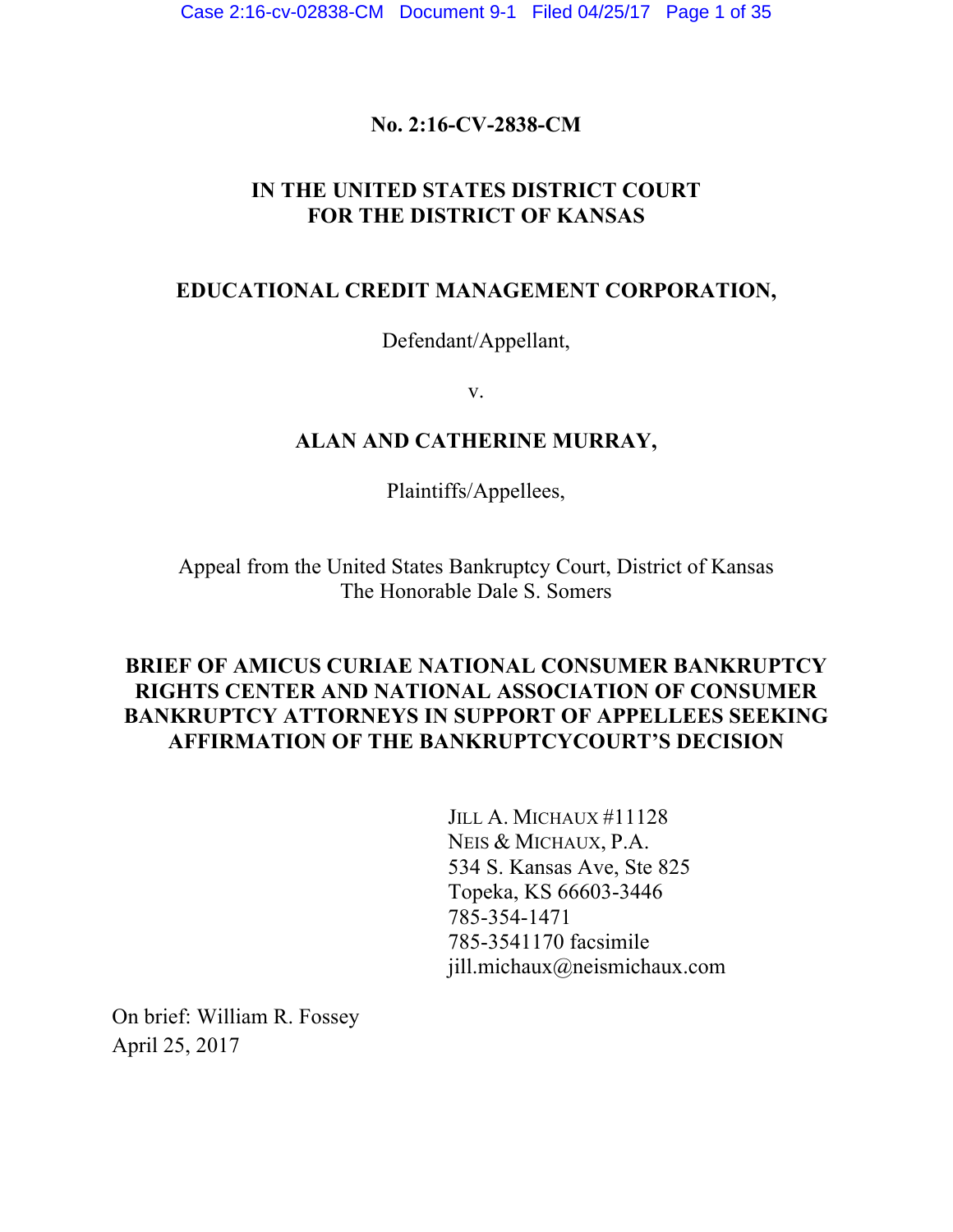### **STATEMENT OF INTERESTED PARTIES**

Pursuant to Fed. R. Bankr. P. 8012, *amici curiae*, the National Consumer Bankruptcy Rights Center and the National Association of Consumer Bankruptcy Attorneys, state that they are both nongovernmental corporate entities that have no parent corporations and do not issue stock.

Further, amici are not aware of any interested parties beyond those already disclosed by the parties to the case.

## **CERTIFICATION OF AUTHORSHIP**

Pursuant to Fed. R. Bankr. P. 8017(c)(4), the undersigned counsel of record certifies that this brief was not authored by a party's counsel, nor did party or party's counsel contribute money intended to fund this brief and no person other than amici contributed money to fund this brief.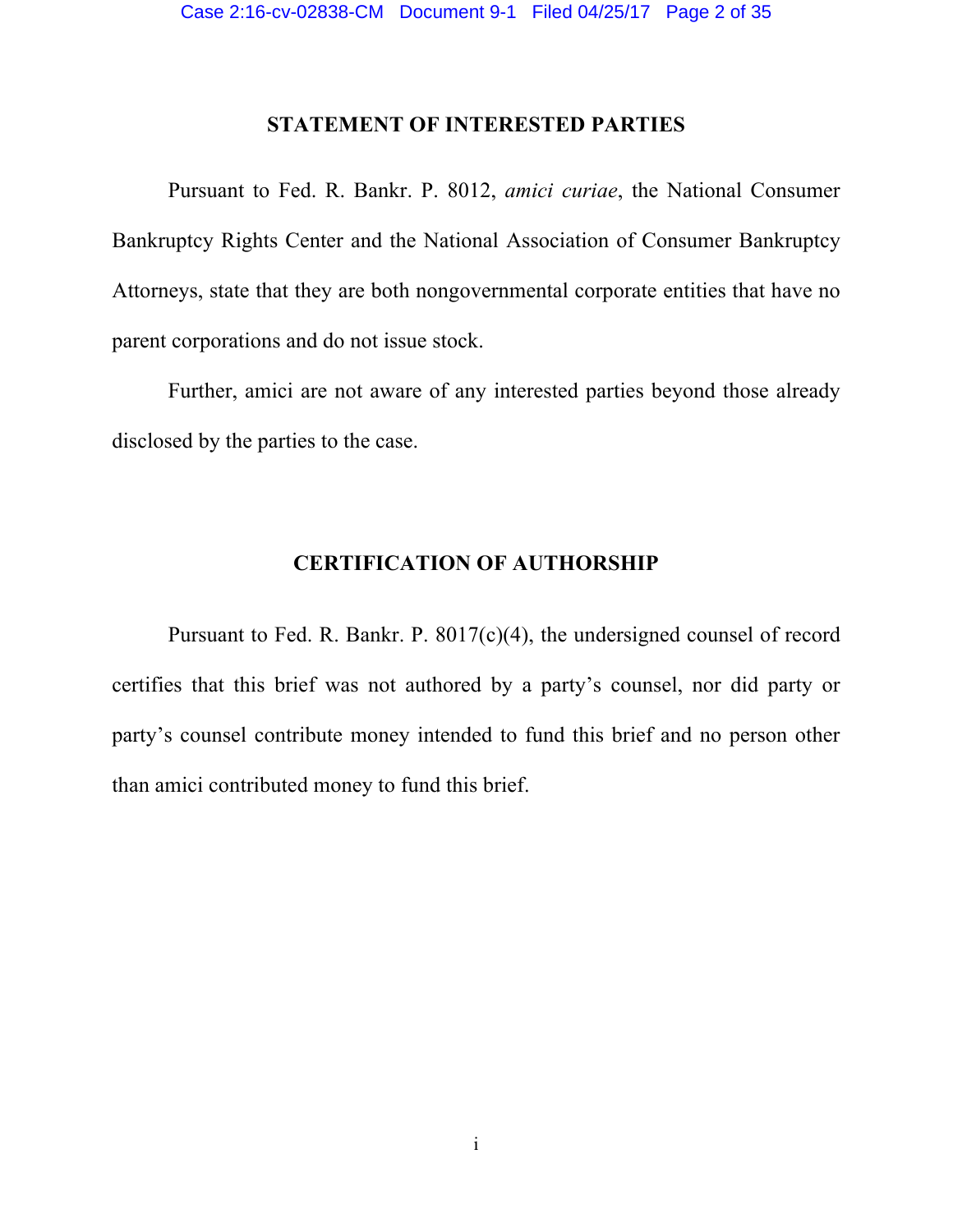# **TABLE OF CONTENTS**

| Under the Brunner Test, Income Driven Repayment Plans Are Not<br>I.<br>Relevant to the Undue Hardship Determination Under Section<br>A. An IDR should not be required when it is clear the debtor will<br>B. Tax consequences of IDRs defeat the Bankruptcy Code's |
|--------------------------------------------------------------------------------------------------------------------------------------------------------------------------------------------------------------------------------------------------------------------|
| C. IDRs place participants under severe psychological stress 19                                                                                                                                                                                                    |
| D. The legislative history of the undue hardship provision also<br>does not support the consideration of IDRs when evaluating                                                                                                                                      |
|                                                                                                                                                                                                                                                                    |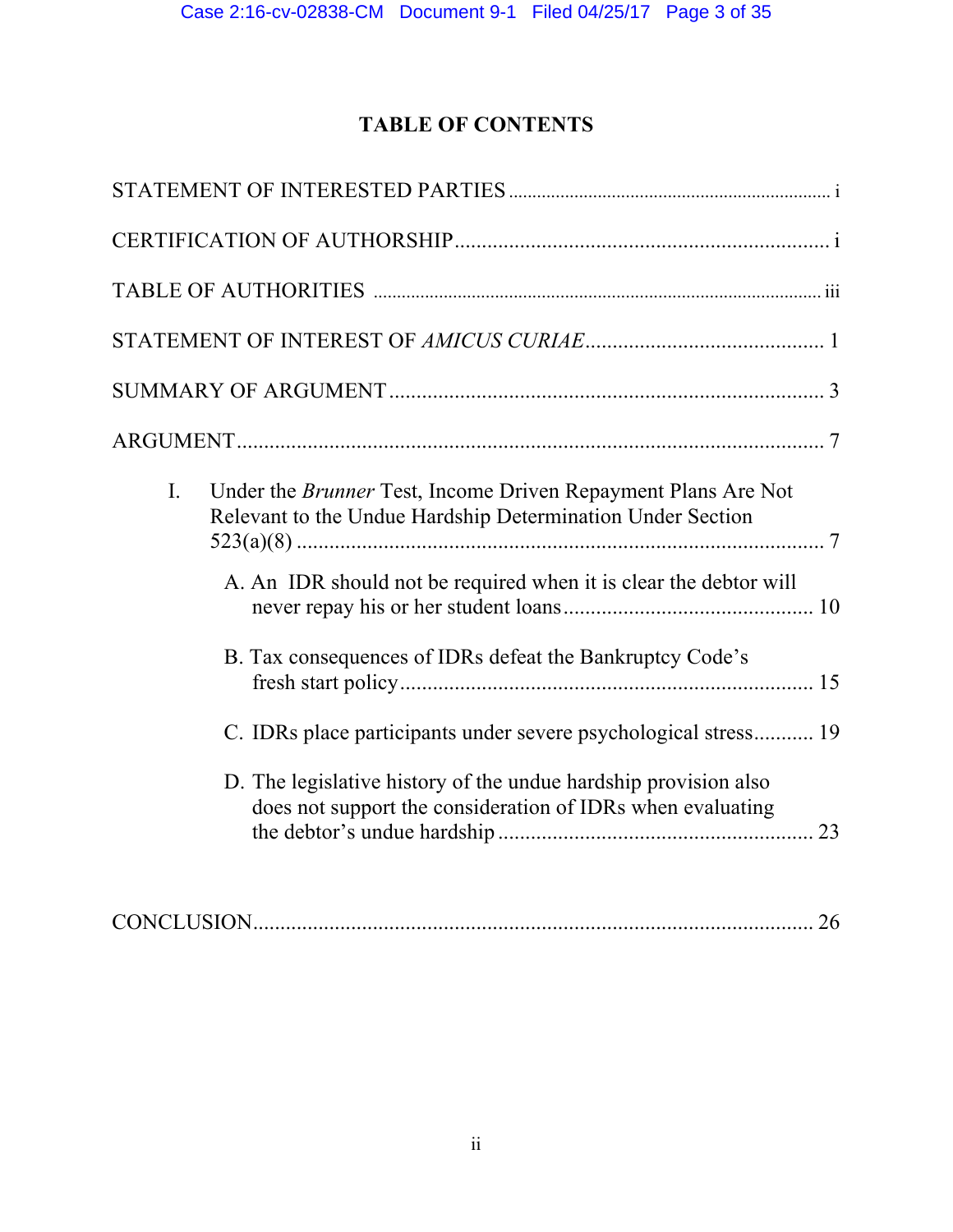# **TABLE OF AUTHORITIES**

# **Cases**

| Abney v. U.S. Dept. of Educ. (In re Abney),              |  |
|----------------------------------------------------------|--|
|                                                          |  |
| Barrett v. Educ. Credit Mgmt. Corp., (In re Barrett),    |  |
|                                                          |  |
| Barrett v. U.S. Dep't of Educ. (In re Barrett),          |  |
|                                                          |  |
| In re Bene,                                              |  |
|                                                          |  |
| Brunner v. N.Y. State Higher Educ. Servs. Corp.,         |  |
|                                                          |  |
|                                                          |  |
| Educ. Credit Mgmt. Corp. v. Jesperson,                   |  |
|                                                          |  |
| Educ. Credit Mgmt. Corp. v. Polleys (in re Polleys),     |  |
|                                                          |  |
| Fern v. FedLoan Servicing (In re Fern),                  |  |
| 553 B.R. 362 (Bankr. N.D. Iowa, 2016), aff'd, 563 B.R. 1 |  |
|                                                          |  |
| Fern v. FedLoan Servicing (In re Fern),                  |  |
|                                                          |  |
| Halverson v. U.S. Dep't of Educ. (In re Halverson),      |  |
|                                                          |  |
| Krieger v. Educ. Credit Mgmt. Corp.,                     |  |
|                                                          |  |
| Lamento v. U.S. Dep't of Educ. (In re Lamento),          |  |
|                                                          |  |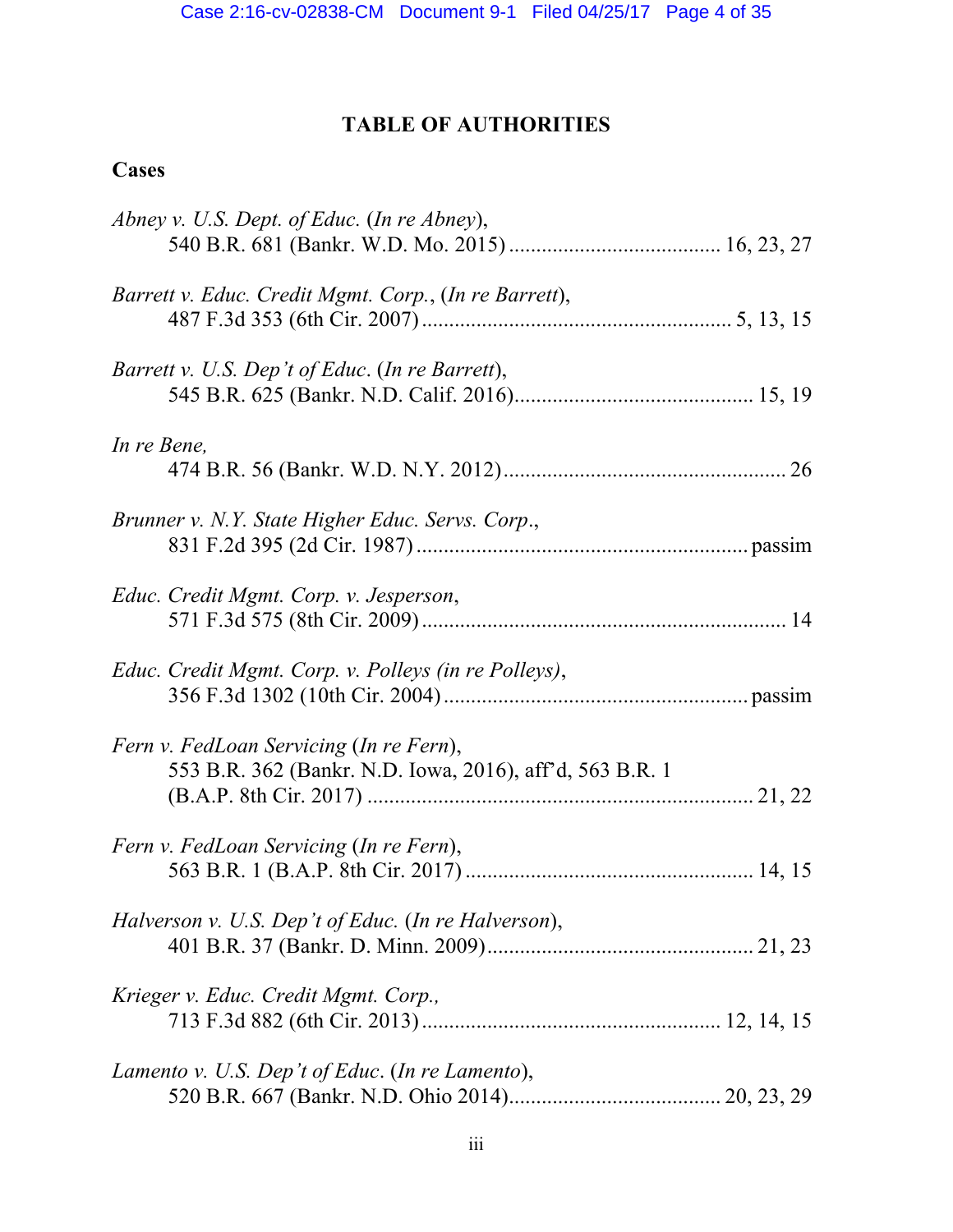| Marshall v. Student Loan Corp.,               |  |
|-----------------------------------------------|--|
| Myhre v. U.S. Dep't of Educ. (In re Myhre),   |  |
| Roth v. Educ. Educ. Mgmt. Corp. (In re Roth), |  |
| <b>Statutes</b>                               |  |
|                                               |  |
|                                               |  |
|                                               |  |

11 U.S.C. § 523(a)(8)(B)................................................................................... 24

20 U.S.C. § 1098e................................................................................................ 8

26 U.S.C. § 108(a)(1)(B) ................................................................................... 17

26 U.S.C. § 108(d)(3) ........................................................................................ 17

# **Legislative History**

| Higher Education Amendments of 1998, Conference Report 105-750             |  |
|----------------------------------------------------------------------------|--|
|                                                                            |  |
| H.R. Rep. No. 595, 95th Cong., 1st Sess., 133, reprinted in 1978 U.S. Code |  |
|                                                                            |  |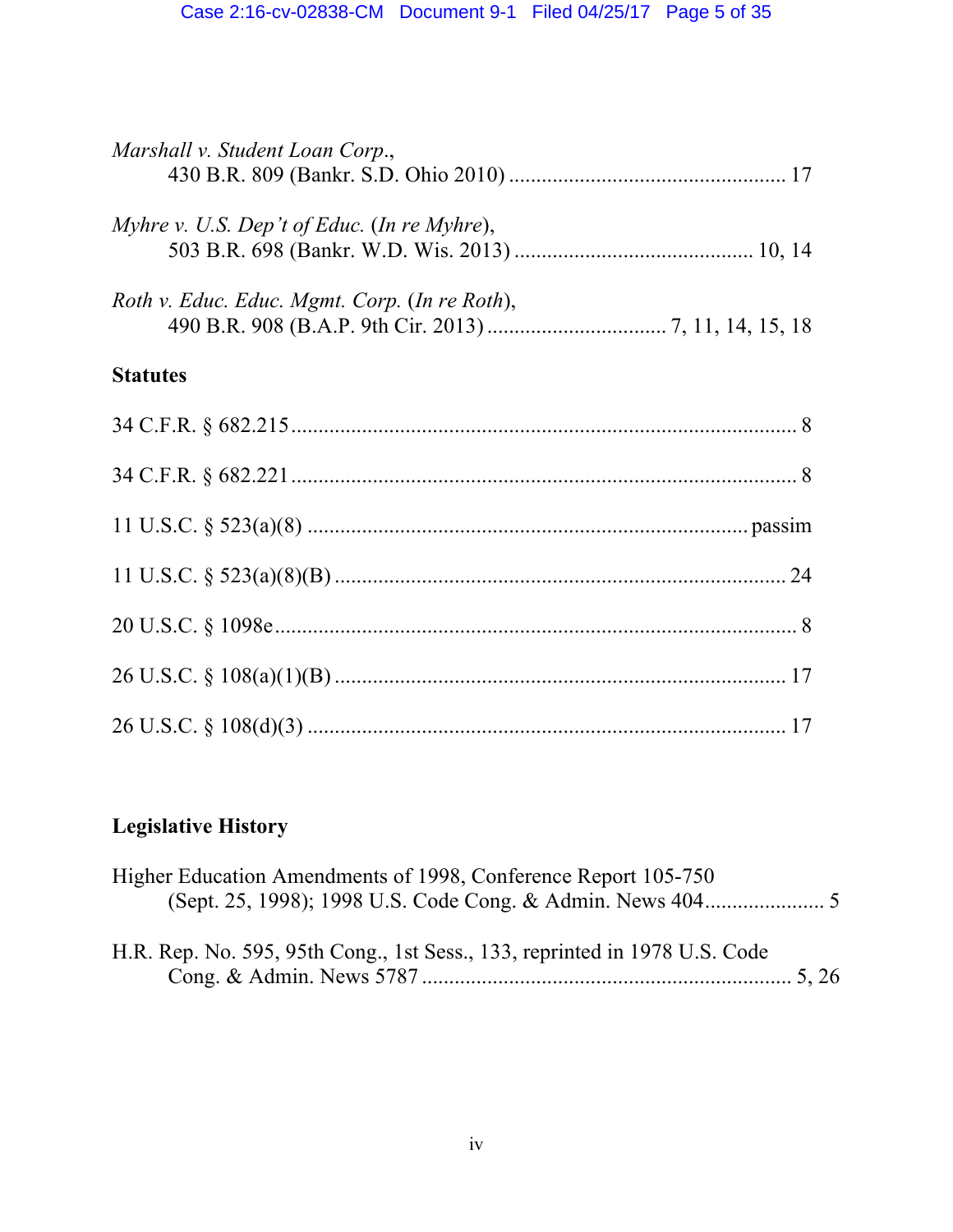# **Other Authorities**

| BAUM, SANDY, STUDENT DEBT: RHETORIC & REALITIES OF                                                                                                                                         |    |
|--------------------------------------------------------------------------------------------------------------------------------------------------------------------------------------------|----|
| Cloud, Robert C., & Fossey, R. Facing the Student-Debt Crisis: Restoring<br>the Integrity of the Federal Student Loan Program,                                                             | 30 |
| Hancock, Katheryn E., A Certainty of Hopelessness, Depression, and The<br>Discharge of Student Loans Under the Bankruptcy Code, 33 L. &                                                    |    |
| Hempstead, Katherine & Julie A. Phillips, Rising Suicide Among Adults<br>Aged 40 to 64 Years: The Role of Job and Financial Circumstances,                                                 | 22 |
| Lieber, Ron, They Thought They Qualified for Student Loan Forgiveness.<br>Years Later, the Government Changes Its Mind," New York Times                                                    | .8 |
| Mayotte, Betsy, A Side-by-Side comparison of 3 Income-Based Repayment                                                                                                                      |    |
| Michael, Terence L. & Phelps, Janie M., "Judges?! We Don't Need No<br>Stinking Judges!!!": The Discharge of Student Loans in Bankruptcy<br>Cases and the Income Contingent Repayment Plan, |    |
| Press release, U.S. Dep't of Educ., Education Department Launches 'Pay As                                                                                                                  |    |
| Stratford, Michael, Obama Admin Sets New Income-Based Repayment Goal,                                                                                                                      |    |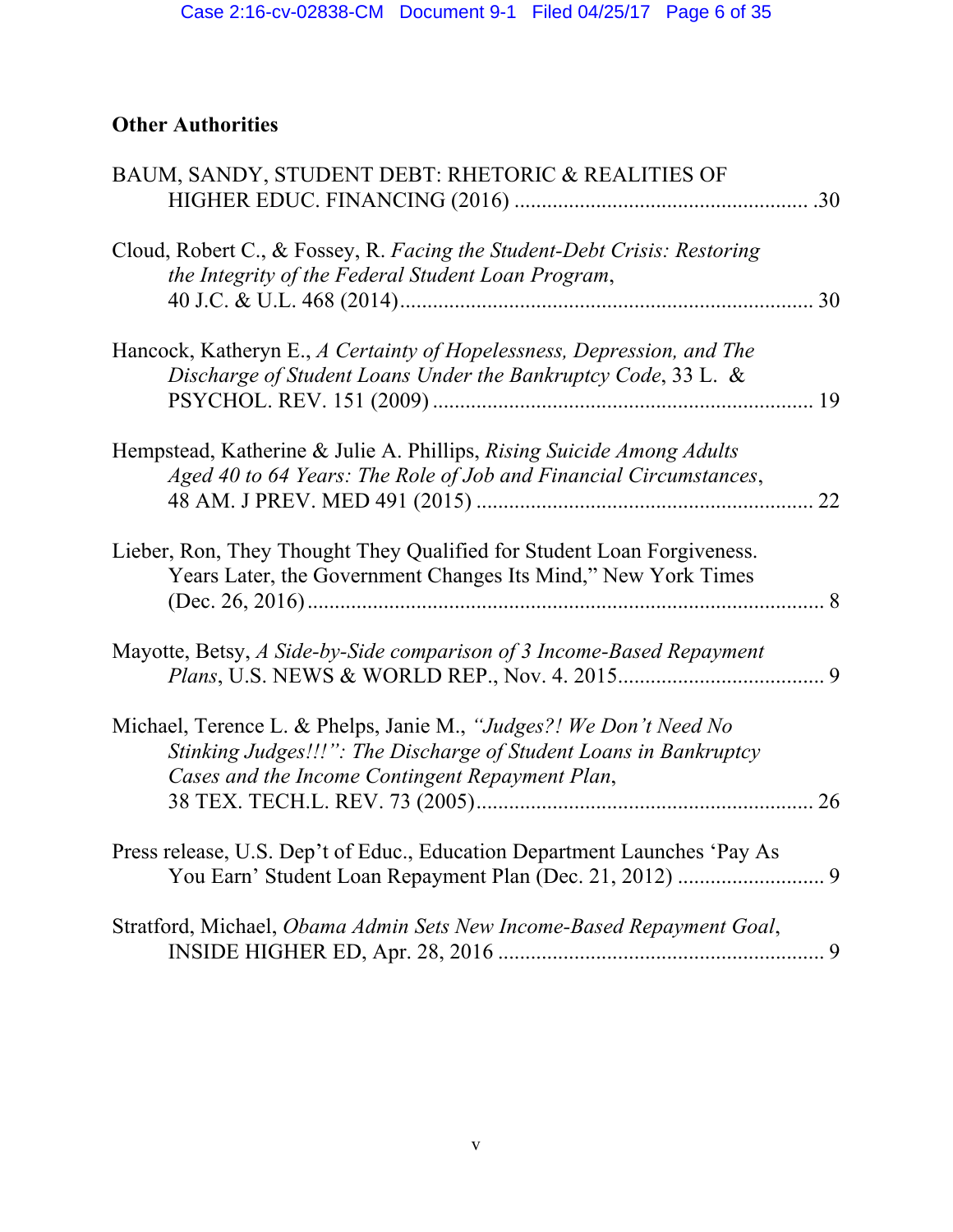### **STATEMENT OF INTEREST OF AMICUS CURIAE**

NCBRC is a nonprofit organization dedicated to preserving the bankruptcy rights of consumer debtors and protecting the bankruptcy system's integrity. The Bankruptcy Code grants financially distressed debtors certain rights that are critical to the bankruptcy system's operation. Yet consumer debtors with limited financial resources and minimal exposure to that system often are ill-equipped to protect their rights in the appellate process. NCBRC files *amicus curiae* briefs in systemically-important cases to ensure that courts have a full understanding of the applicable bankruptcy law, the case, and its implications for consumer debtors.

NACBA is also a nonprofit organization whose members are attorneys across the country. NACBA advocates nationally on issues that cannot adequately be addressed by individual member attorneys. It is the only national association of attorneys organized for the specific purpose of protecting the rights of consumer bankruptcy debtors.

This case is of vital interest to NCBRC and NACBA. Since the enactment of the Bankruptcy Code in 1978, Congress has permitted debtors who can demonstrate undue hardship to obtain a discharge of student loans. But, the nature of student loan debt, the structure of student loan programs, and the Bankruptcy Code itself have all changed significantly since the undue hardship test was first developed by the Second Circuit in *Brunner v. New York State Higher Educ. Servs.*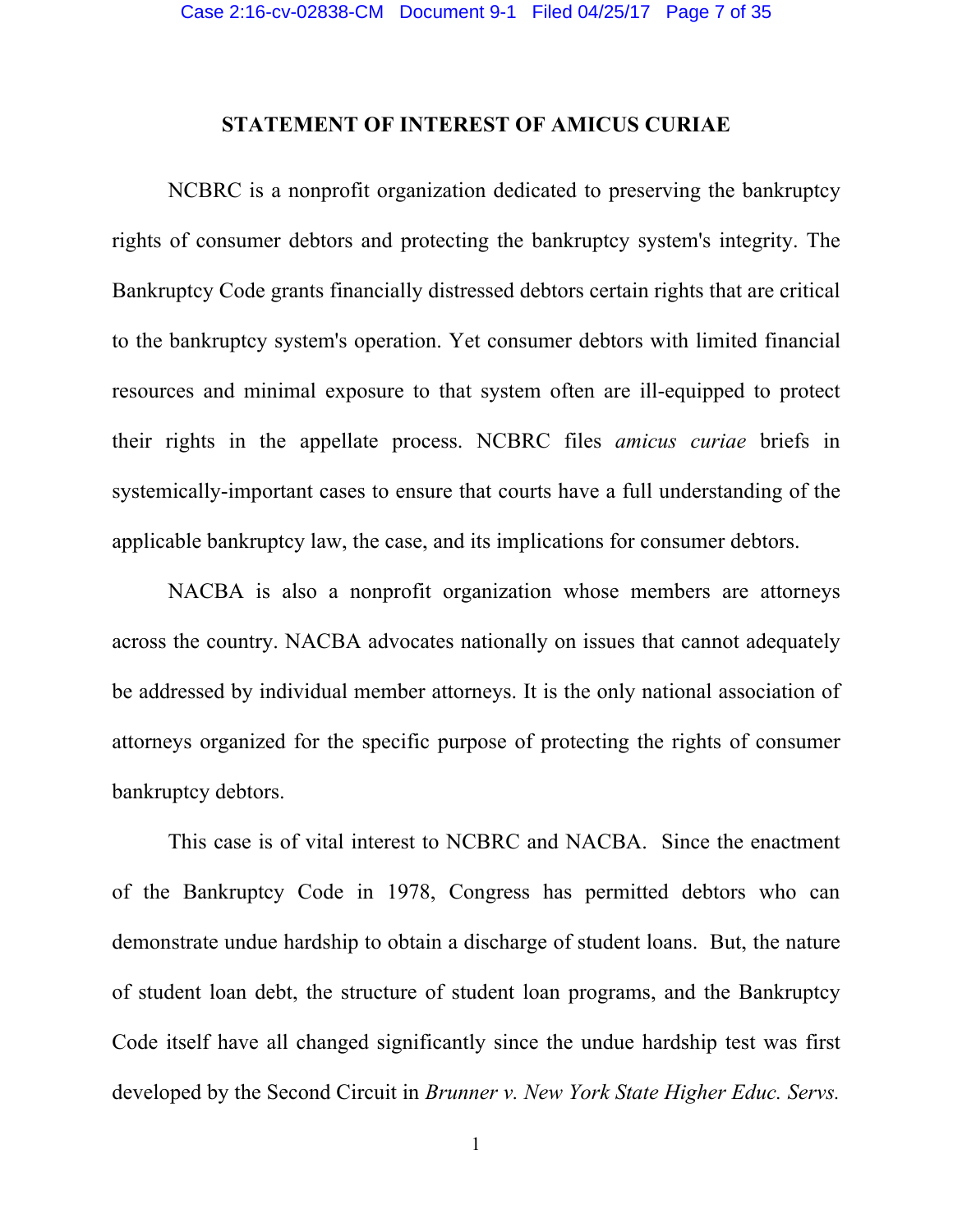*Corp.*, 831 F.2d 395 (2d Cir. 1987). Creditor, ECMC, urges this court to turn the undue hardship analysis into an insurmountable barrier to a fresh start that is not consistent with the Bankruptcy Code, or the Tenth Circuit's decision in *Educ. Credit Mgmt. Corp. v. Polleys*, 356 F.3d 1302, 1309 (10th Cir. 2004).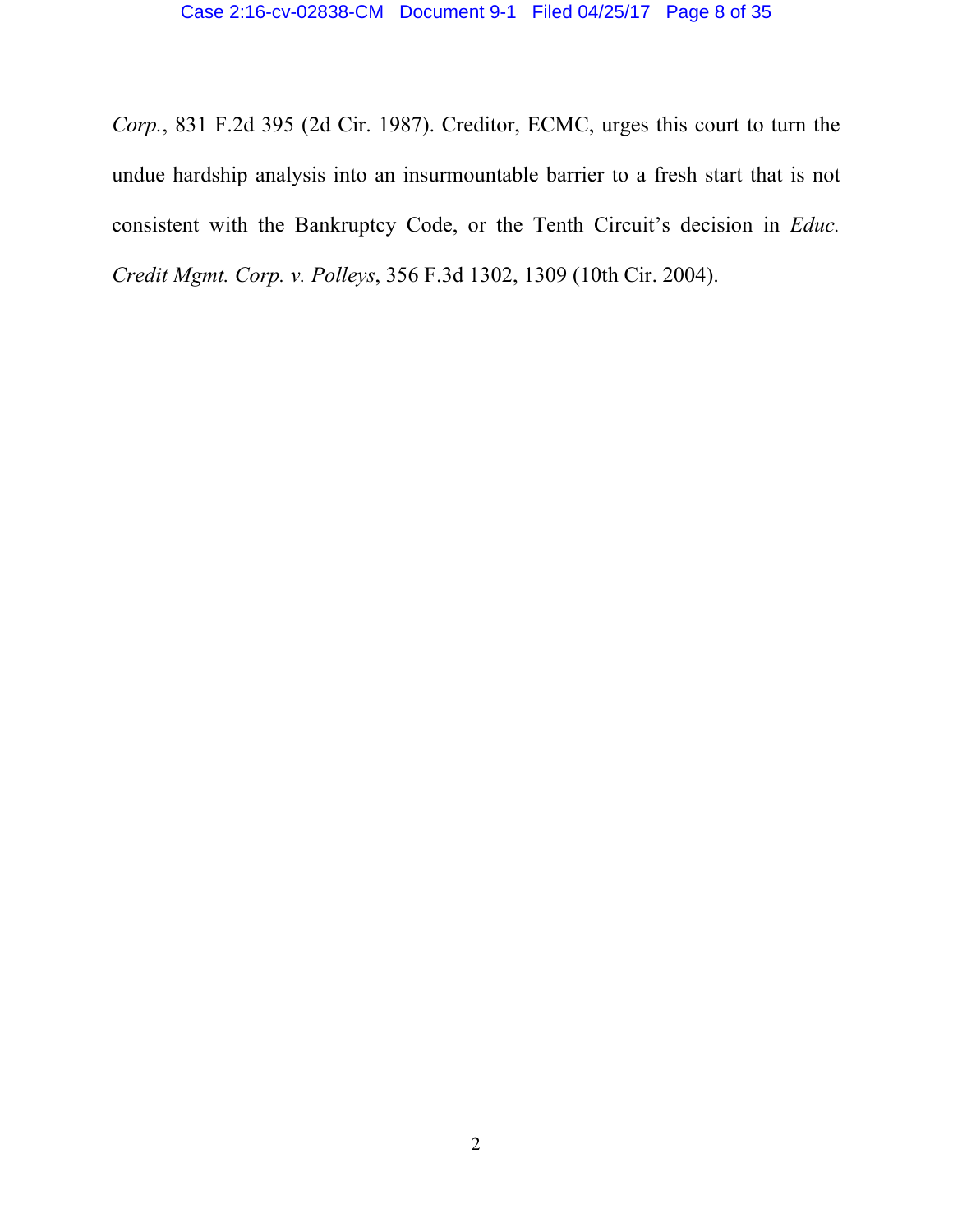### **SUMMARY OF ARGUMENT**

The Tenth Circuit Court of Appeals has adopted the *Brunner* test for determining when repayment of student loans constitutes "undue hardship" under 11 U.S.C. § 523(a)(8) of the Bankruptcy Code*. Educ. Credit Mgmt. Corp. v. Polleys*, 356 F.3d 1302, 1309 (10th Cir. 2004). Applying *Brunner*, this Court should affirm the decision below because the bankruptcy court below properly applied that test. The *Brunner* test contains three elements. First, the debtor "must show that he or she "cannot maintain a minimum standard of living while repaying the student loan debt." *Id*. Second, the debtor must establish "additional circumstances exist indicating that this state of affairs is likely to persist for a significant portion of the repayment period of the student loans." *Id*. at 1310. Third, the debtor must demonstrate "good faith in seeking the discharge." *Id*. at 1309.

In its *Polleys* decision the Tenth Circuit emphasized that the *Brunner* test should not be applied harshly. The test must "be applied such that debtors who truly cannot afford to repay their loans may have their loans discharged." *Id*. Regarding *Brunner's* second element, *Polleys* stressed that a court should examine a debtor's future prospects "on specific articulable facts, not unfounded optimism, and the inquiry into future circumstances should be limited to the foreseeable future, at most over the term of the loan." *Id*. at 1310. Significantly, the *Polleys*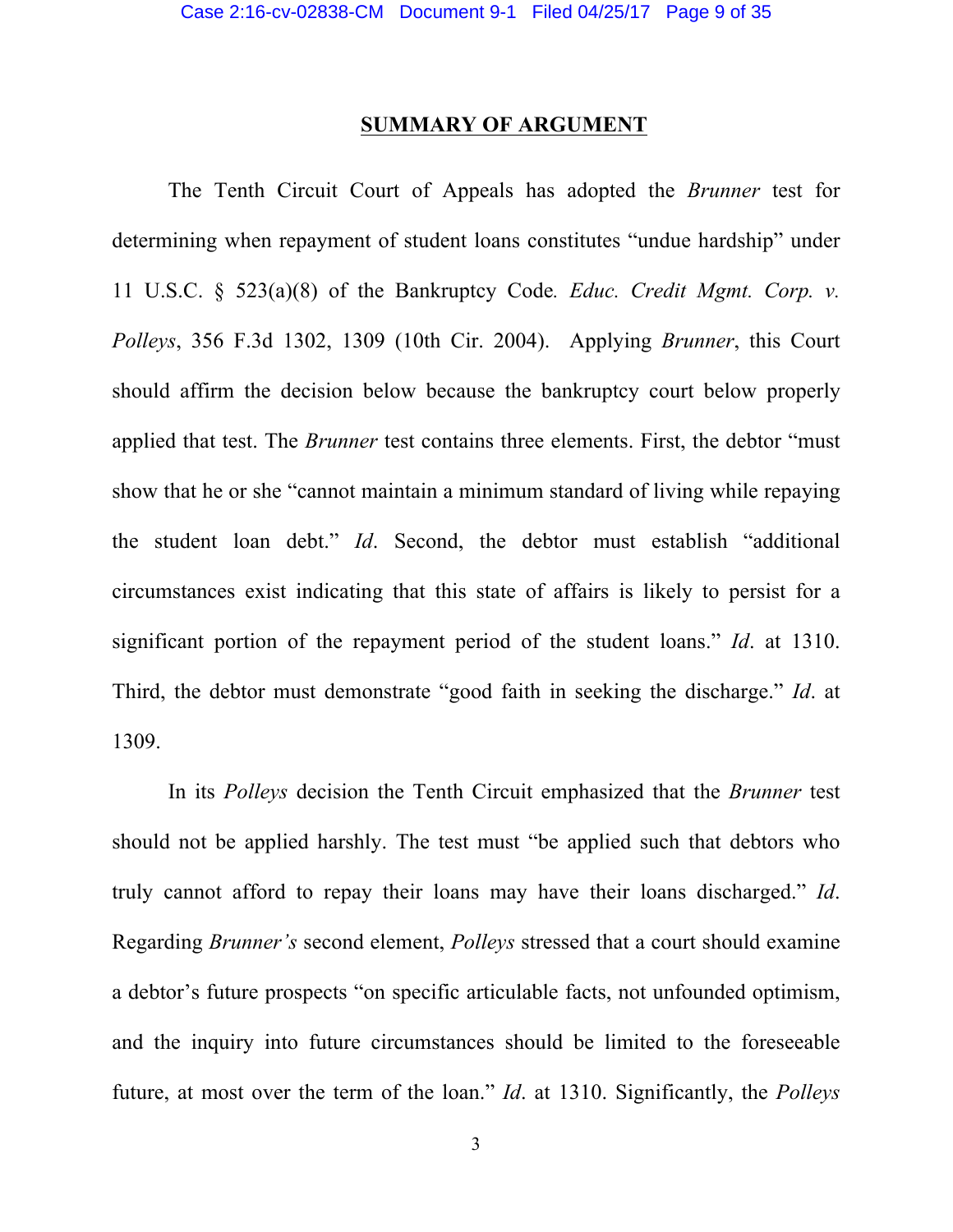#### Case 2:16-cv-02838-CM Document 9-1 Filed 04/25/17 Page 10 of 35

court made clear that *Brunner's* undue hardship test does not require "a certainty of hopelessness" before a debtor is entitled to a discharge of student loans in bankruptcy. *Id*.

In the proceedings below, the bankruptcy court properly applied the *Brunner* test as interpreted by the Tenth Circuit's *Polleys* decision and granted Alan and Catherine Murray a partial discharge of their student loans. The court determined that requiring the Murrays to pay the full amount of their student loan debt would constitute an undue hardship under section  $523(a)(8)$ . Therefore, the bankruptcy court discharged the accumulated interest on the Murrays' loans, requiring them only to pay the principal, which is \$77,000.

On appeal, Educational Credit Management Corporation (ECMC) argues that the bankruptcy court erred in its application of the *Brunner* test and that the Murrays should have enrolled in a 20- or 25-year income-driven repayment plan (IDR). ECMC's position, that the Murrays should be burdened by their student loans until they are in their late sixties or early seventies would guarantee "the certainty of hopelessness" in their declining years, the very outcome the *Polleys* decision explicitly rejected as unnecessary.

Moreover, such an outcome is contrary to the Bankruptcy Code's "fresh start" policy, which the Tenth Circuit made clear was not nullified by the *Brunner* framework*. Id*. at 1309. Indeed, although ECMC does not state so explicitly, "its

4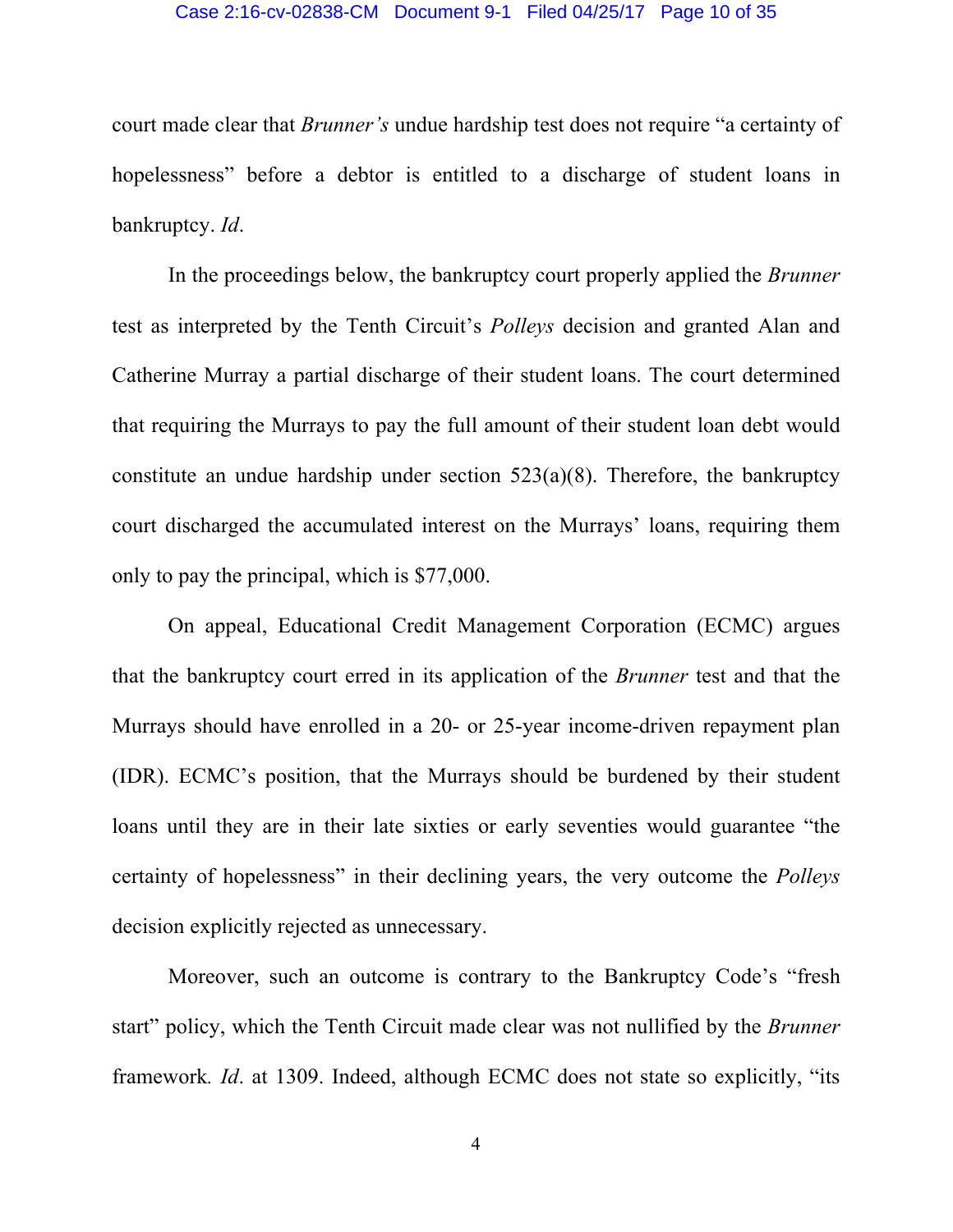#### Case 2:16-cv-02838-CM Document 9-1 Filed 04/25/17 Page 11 of 35

position would create a per se rule requiring enrollment in [an income-driven repayment plan] to satisfy the third *Brunner* prong and thus would, in effect, eliminate the discharge of student loans for undue hardship from the Bankruptcy Code." *Barrett v. Educ. Credit Mgmt. Corp*., 487 F.3d 353, 364 (6th Cir. 2007).

In this brief, amici argue that long-term, income-driven repayment plans are an inappropriate remedy for debtors seeking to discharge their student loans in bankruptcy. IDRs have three fundamental flaws. First, most debtors in IDRs will never pay back their student loans. Second, although debtors who fail to pay back their loans at the conclusion of an IDR will have their loans forgiven, the amount of cancelled debt is taxable to them unless they are insolvent at the time the debt is cancelled. Third, IDRs impose heavy psychological stress on debtors who are burdened with long-term debt they will never repay. Additionally, the legislative history of the undue hardship provision further suggests that IDRs should not be considered when considering whether the debtor may discharge student loan debt under section  $523(a)(8)$ .

In short, debtors who are denied bankruptcy relief and forced into long-term, income-based repayment plans will simply be "trading one nondischargeable debt for another." *Id.* (internal citation omitted). ECMC's position is contrary to the Tenth Circuit's interpretation of the *Brunner* test as set forth in the *Polleys* decision, contrary to public policy and Congressional intent, and contrary to

5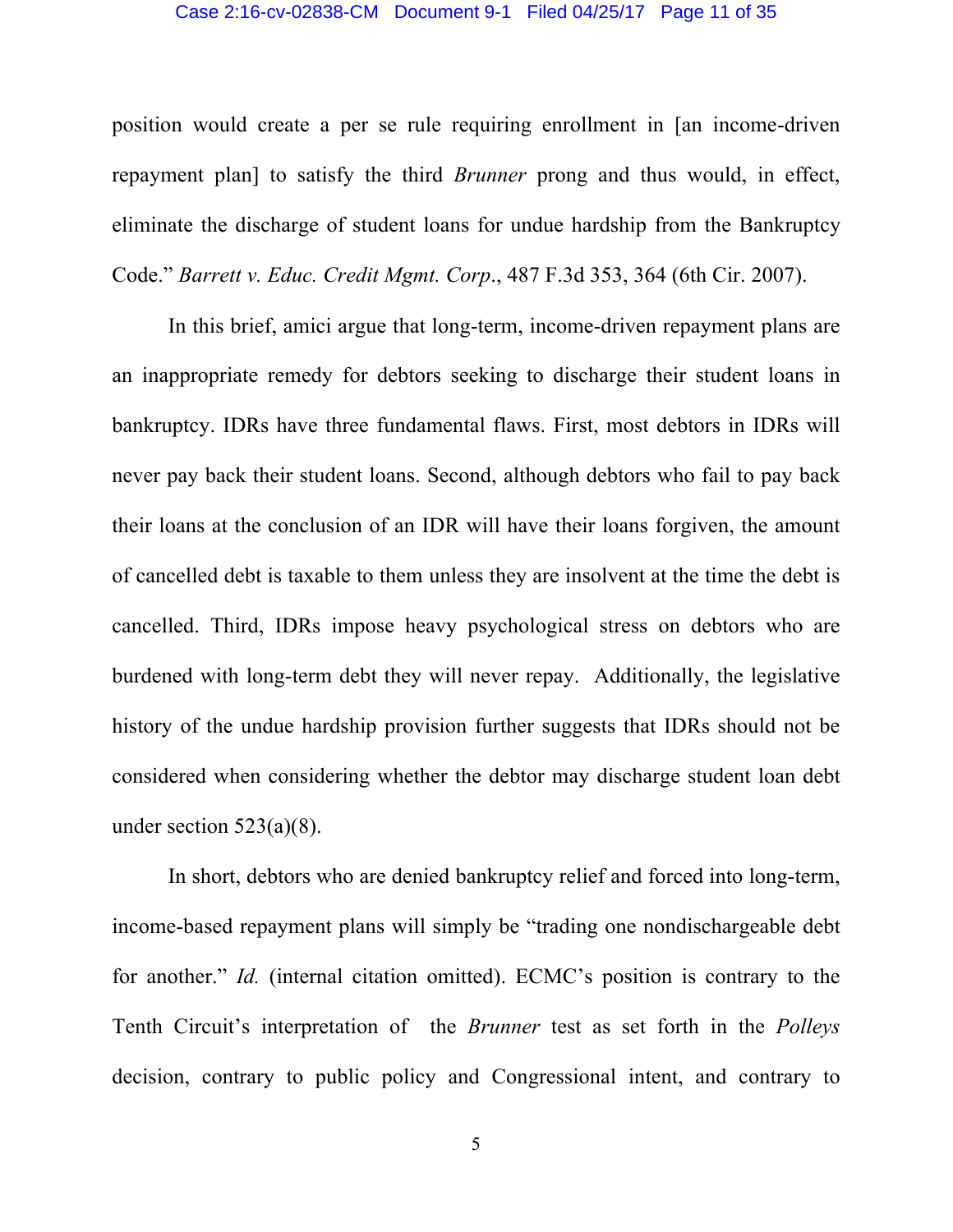## Case 2:16-cv-02838-CM Document 9-1 Filed 04/25/17 Page 12 of 35

numerous bankruptcy court decisions around the United States that have rejected student-loan creditors' demands that bankrupt student-loan debtors be pushed into IDRs as an alternative to bankruptcy relief.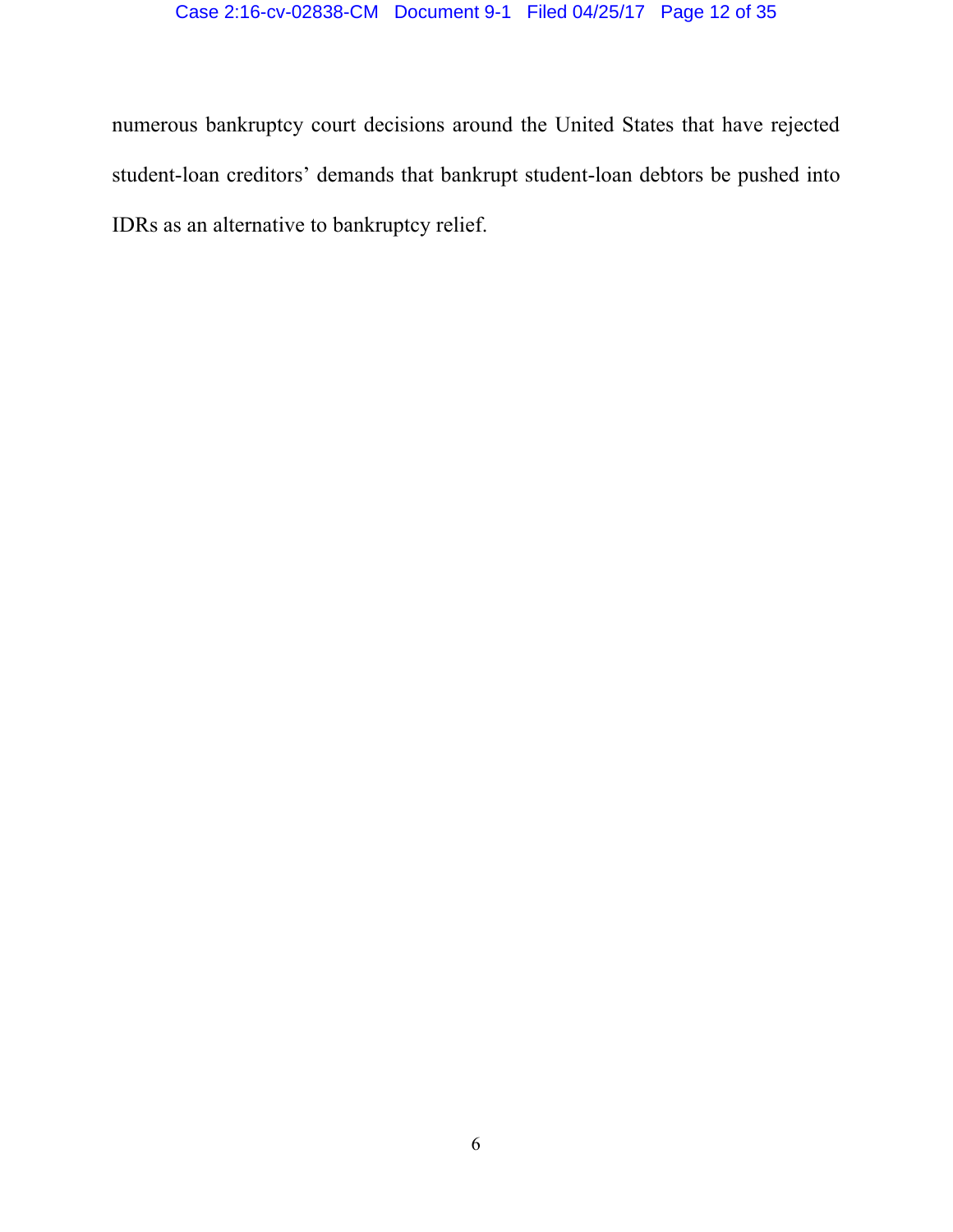### **ARGUMENT**

## **I. UNDER THE** *BRUNNER* **TEST, INCOME DRIVEN REPAYMENT PLANS ARE NOT RELEVANT TO THE UNDUE HARDSHIP DETERMINATION UNDER SECTION 523(A)(8).**

Under the *Brunner* test, this Court should reject ECMC's invitation to require debtors to participate in income driven repayment plans in lieu of receiving a discharge of their student loan debt in bankruptcy. Research and case law demonstrate that IDRs have at least three serious drawbacks for debtors who enroll in them. First, a high percentage of people entering IDRs will never pay off their student loans. Second, borrowers who successfully complete their IDRs will see their loan balances forgiven, but the amount of the forgiven debt is taxable income unless they are insolvent at the time the debt is canceled. Third, as several federal courts have recognized, IDRs lock borrowers into long-term indebtedness, which puts them under serious psychological and emotional stress. Further, the legislative history of the student loan discharge provision demonstrates that payment amounts under IDRs should not be considered in determining undue hardship. Rather courts should consider the originally scheduled payment amount when considering whether to discharge all or a portion of the debtor's student loan debt.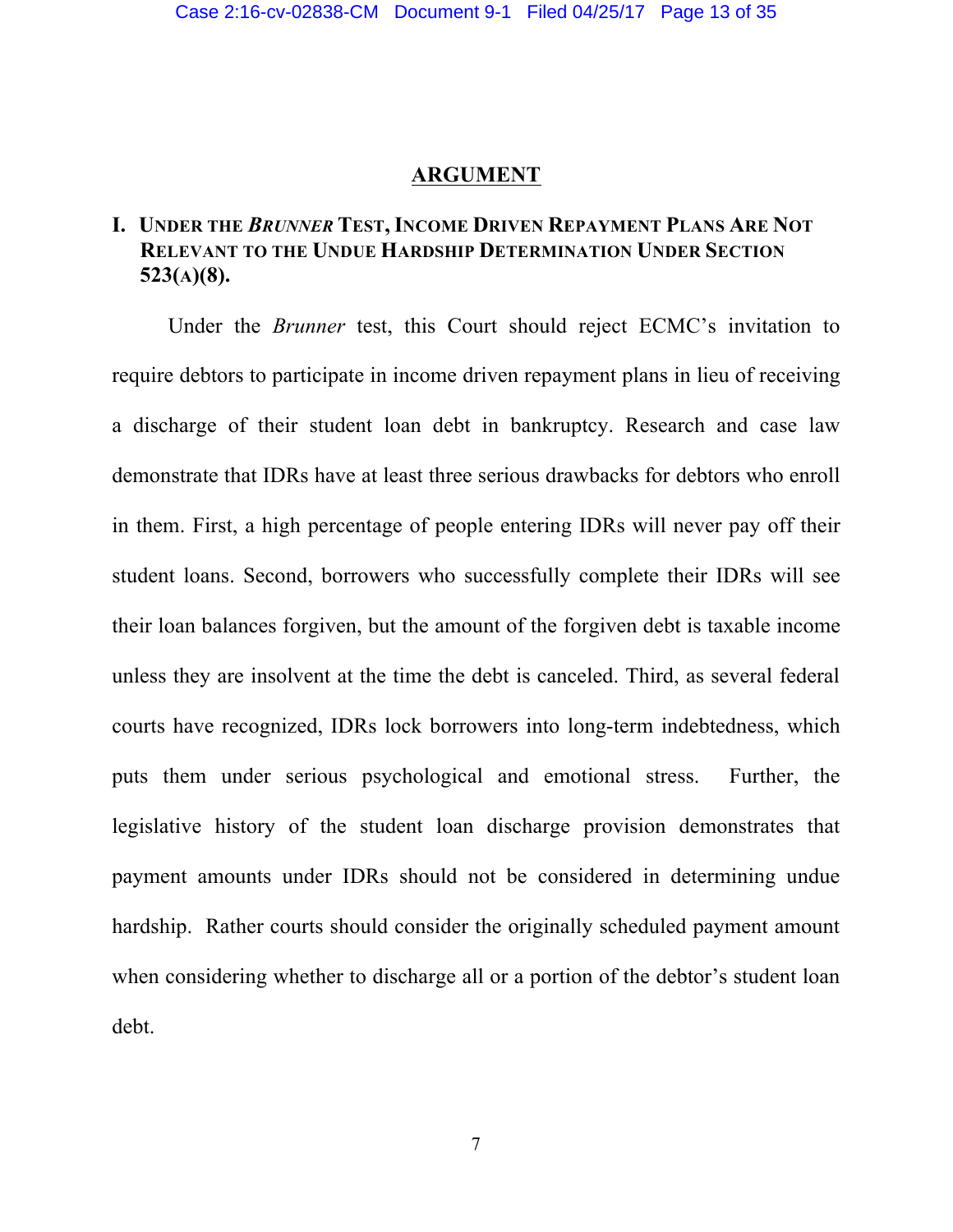#### Case 2:16-cv-02838-CM Document 9-1 Filed 04/25/17 Page 14 of 35

Since the early 1990s, federal legislation has authorized various forms of income driven repayment programs ("IDR") for federal student loan borrowers. The earliest version was known as the Income-Contingent Repayment Plan. Eligibility for this program depends on the borrower's income, loan balance, and type of federal loan. In order to have the outstanding student loan debt forgiven, borrower are required to pay 15% of their discretionary income, must annually recertify, and must comply with all program guidelines for twenty-five years.<sup>1</sup>

In 2007, Congress established a new long-term repayment program, known as Income-Based Repayment Program ("IBR"), and a Public Service Loan Forgiveness Program ("PLSF").<sup>2</sup> The IBR originally set payments at 15% of discretionary income and allowed forgiveness after twenty years. PLSF is available to those who hold "qualifying" public service jobs. After ten years of full-time work in public service and reduced monthly payments borrowers are supposed to have the remaining portion of their loans forgiven.<sup>3</sup>

 <sup>1</sup> 20 U.S.C. § 1098e; 34 C.F.R. § 682.215 and § 685.221.

 $^{2}$  20 U.S.C. § 1098e; 34 C.F.R. ¶ § 685.221.

<sup>&</sup>lt;sup>3</sup> However, recently the Department of Education has attempted to retroactively disqualify students participating in the Public Loan Forgiveness Program. *See* Ron Lieber, They Thought They Qualified for Student Loan Forgiveness. Years Later, the Government Changes Its Mind," New York Times (Dec. 26, 2016), available at https://www.nytimes.com/2016/12/20/your-money/student-loans/they-thoughtthey-qualified-for-loan-forgiveness-years-later-the-answer-is-no.html. To date, no loans have been forgiven through the program.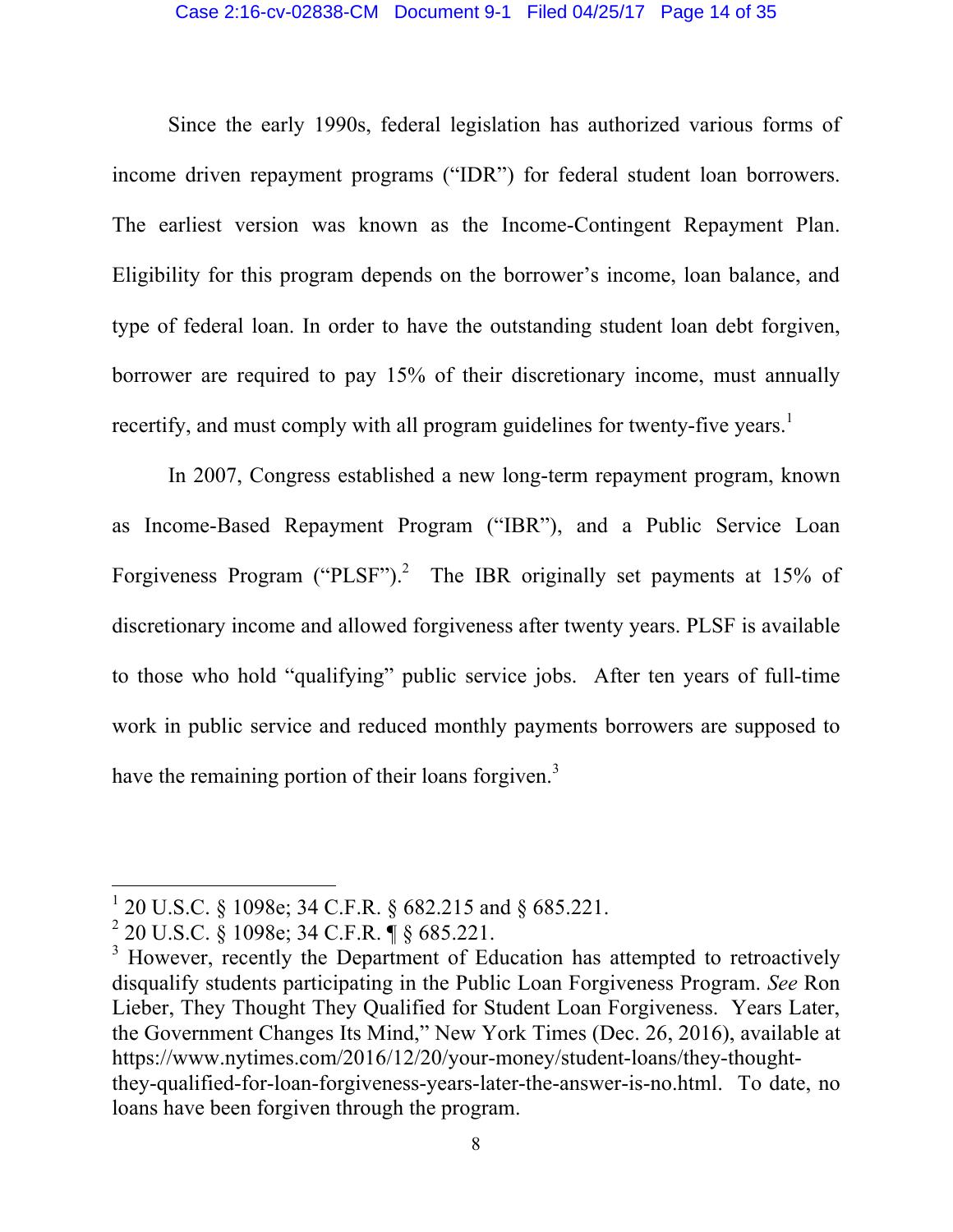#### Case 2:16-cv-02838-CM Document 9-1 Filed 04/25/17 Page 15 of 35

In 2012, the Department of Education introduced another IDR called PAYE (Pay As You Earn) that allows borrowers to make payments amounting to 10 percent of adjusted gross income over a period of 20 years.<sup>4</sup> In 2016, DOE rolled out yet another IDR labeled REPAYE.<sup>5</sup> REPAYE's payment terms are similar to the terms of the PAYE plan, but REPAYE expanded eligibility standards to allow more borrowers to qualify.<sup>6</sup>

Student loan creditors routinely oppose undue hardship discharges by highlighting potential availability of these long-term income driven repayment plans. The role, if any, that the existence of these programs should exert in a court's undue hardship determination has been the focus of extensive litigation.

## **A. An IDR should not be required when it is clear the debtor will never repay his or her student loans**

It might make sense for student borrowers to enter IDRs when there is a realistic chance that IDRs will enable borrowers to repay their loans. But it makes no sense at all to force a struggling student-loan debtor into an IDR as an alternative to bankruptcy relief when it is evident the debtor will never be able to repay his or her student loans.

<sup>&</sup>lt;sup>4</sup> Press release, U.S. Dep't of Educ., Education Department Launches 'Pay As You Earn' Student Loan Repayment Plan (Dec. 21, 2012).

<sup>5</sup> Michael Stratford, *Obama Admin Sets New Income-Based Repayment Goal*, INSIDE HIGHER ED, Apr. 28, 2016.

<sup>6</sup> Betsy Mayotte, *A Side-by-Side comparison of 3 Income-Based Repayment Plans*, U.S. NEWS & WORLD REP., Nov. 4. 2015.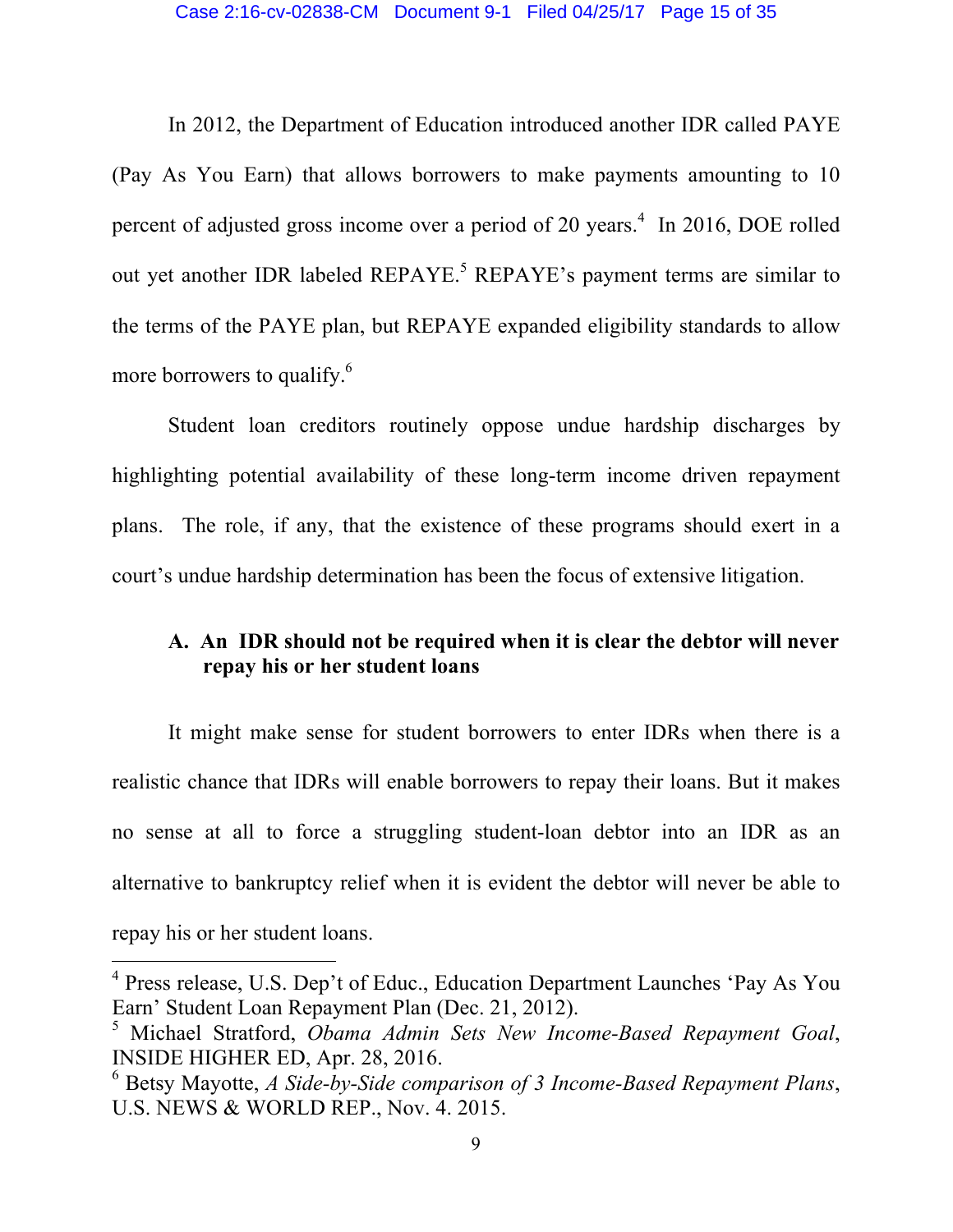But in fact, DOE, ECMC and other student-loan debt collectors have insisted that nearly all bankrupt student debtors enter IDRs, even under absurd circumstances. For example, in *Myhre v. U.S. Dep't of Educ.*, 503 B.R. 698 (Bankr. W.D. Wis. 2013), Bradley Myhre, a quadriplegic, sought to discharge \$14,000 in student loans in bankruptcy over the opposition of the U.S. Department of Education. At the time of trial, Myhre was "paralyzed from the chest down." *Id*. at 699. He required an electric wheelchair to get around and relied on a full-time caregiver to assist him with all his daily needs, "including eating, dressing and bathing." *Id*. Myhre's salary did not allow him to meet his monthly expenses, and both Myhre and his caregiver filed for bankruptcy in 2012. *Id.* at 701.

DOE argued that Myhre had not met the "good faith" prong of the *Brunn*er test because he had not enrolled in an income-based repayment plan. Nevertheless, the bankruptcy court discharged Myhre's student loans. "Mr. Myhre has done his best to earn an income that would allow him to financially support himself," the court wrote, "and it is not his fault that even working full-time, he is unable to make ends meet." *Id.* at 705.

Under facts almost as absurd, ECMC opposed bankruptcy relief for Janet Roth, a woman in her late sixties with chronic health problems, who subsisted entirely on Social Security income of less than \$800 a month. ECMC argued Roth did not meet *Brunner's* good faith test because she had not enrolled in an income-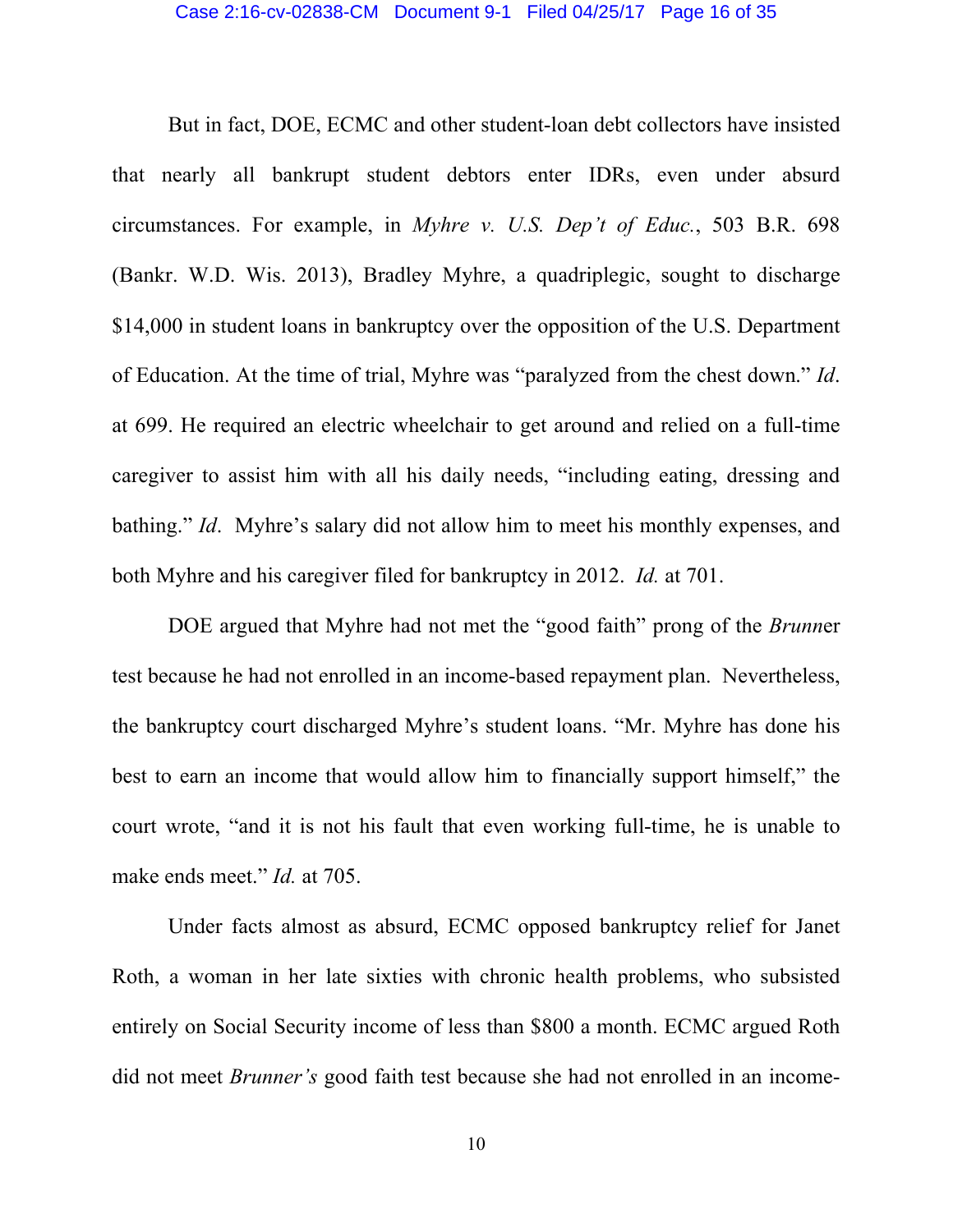#### Case 2:16-cv-02838-CM Document 9-1 Filed 04/25/17 Page 17 of 35

based repayment plan and had not made a single voluntary payment. *Roth v. Educ. Credit Mgmt. Corp.*, 490 B.R. 908 (B.A.P. 9th Cir. 2013). But the Ninth Circuit's Bankruptcy Appellate Panel disagreed, concluding that Roth had met the good faith test by making "good faith efforts to obtain employment, maximize income, and minimize expenses." *Id*. at 919.

In addition, the BAP observed, Roth's income was so low she probably would never be required to make a monthly payment under an income-based repayment plan. Thus, the Ninth Circuit BAP reasoned, there was no real purpose in requiring Roth to report her income every year, which she would be required to do under an income-based repayment plan. "The IBRP was set up to allow borrowers to pay an affordable amount toward retirement of their student loan debt," the court pointed out. "However, when absolutely no payment is forecast, the law should not impose negative consequences for failing to sign up for the program." This was consistent, the court added, "with the general maxim that the law does not require a party to engage in futile acts." *Id*.

Likewise, in *Krieger v. Educ. Credit Mgmt. Corp.*, 713 F.3d 882 (7th Cir. 2013), the Seventh Circuit Court of Appeals injected a note of common sense into its interpretation of undue hardship under the *Brunner* test. In that case, Susan Krieger, an unemployed woman in her fifties who had never earned more than \$12,000 a year, sought to discharge about \$25,000 in student loan debt through

11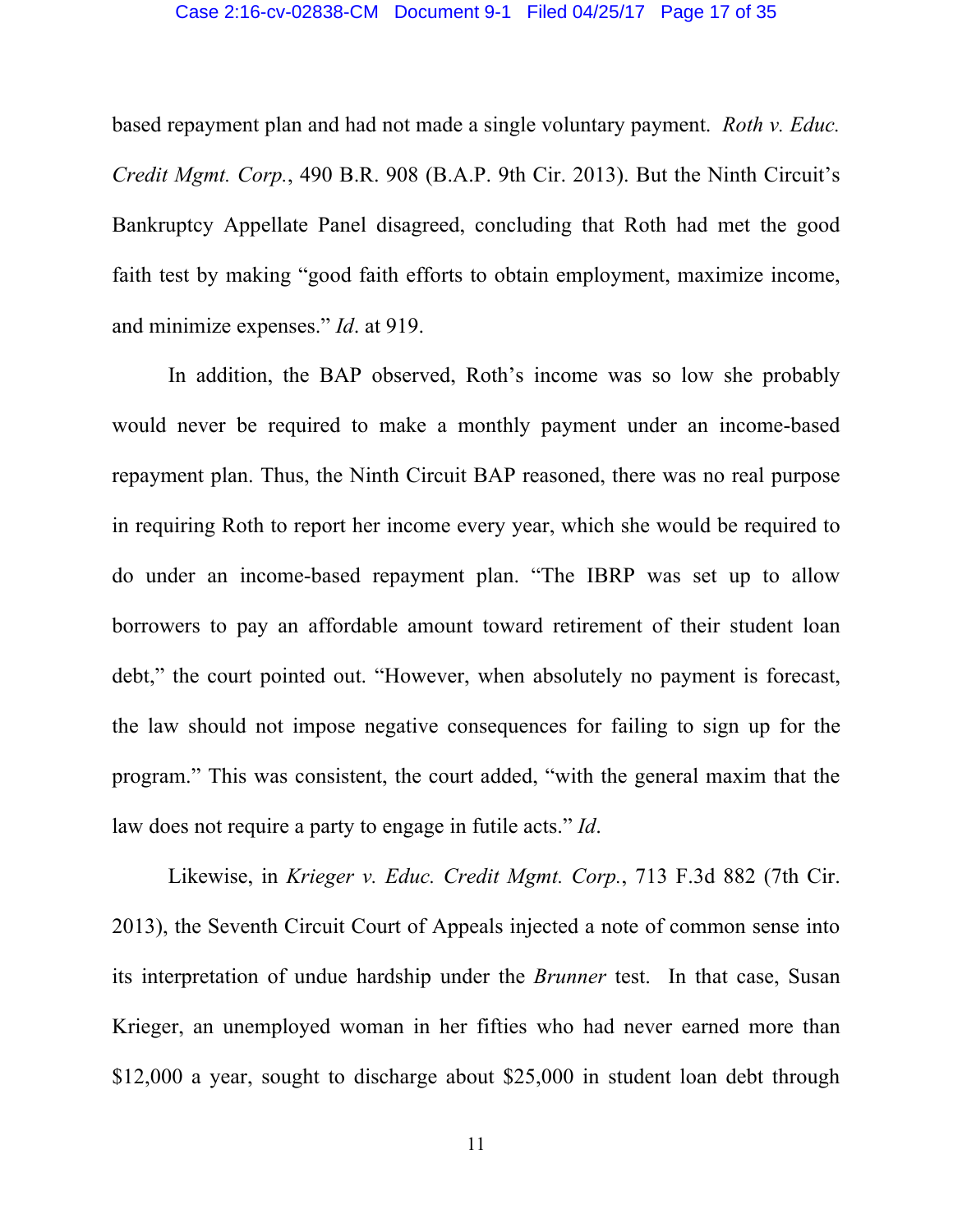bankruptcy. *Id*. at 883-84. An Illinois bankruptcy court granted Krieger a discharge and specifically found that she had handled her student-loan debt in good faith. Krieger had diligently sought employment, the bankruptcy court observed, and she had used part of her divorce settlement to pay off as much of her student-loan debt as she could. *Id*. at 883.

On appeal, an Illinois district court reversed the bankruptcy court's ruling on the grounds that Krieger had failed to demonstrate good faith as required by *Brunner*. In the district court's view, Krieger had not looked hard enough to find a job and she had rejected a 25-year, income-based repayment plan.

Krieger appealed this ruling to the Seventh Circuit Court of Appeals, which affirmed the bankruptcy court's decision to discharge Krieger's student loans. The district court had erred, the Seventh Circuit panel ruled, in concluding that good faith "entails commitment to future efforts to repay." *Id*. at 884. If this were so, the Seventh Circuit reasoned, "no educational loan *ever* could be discharged, because it is always possible to pay in the future should prospects improve." *Id*.

Section 523(a)(8) does not forbid discharge of student loans altogether, the Seventh Circuit instructed: "[A]n unpaid educational loan is not treated the same as debt incurred through crime or fraud." *Id*. On the contrary, "[t]he statutory language is that a discharge is possible when payment would cause an 'undue hardship.' It is important not to allow judicial glosses . . . to supersede the statute

12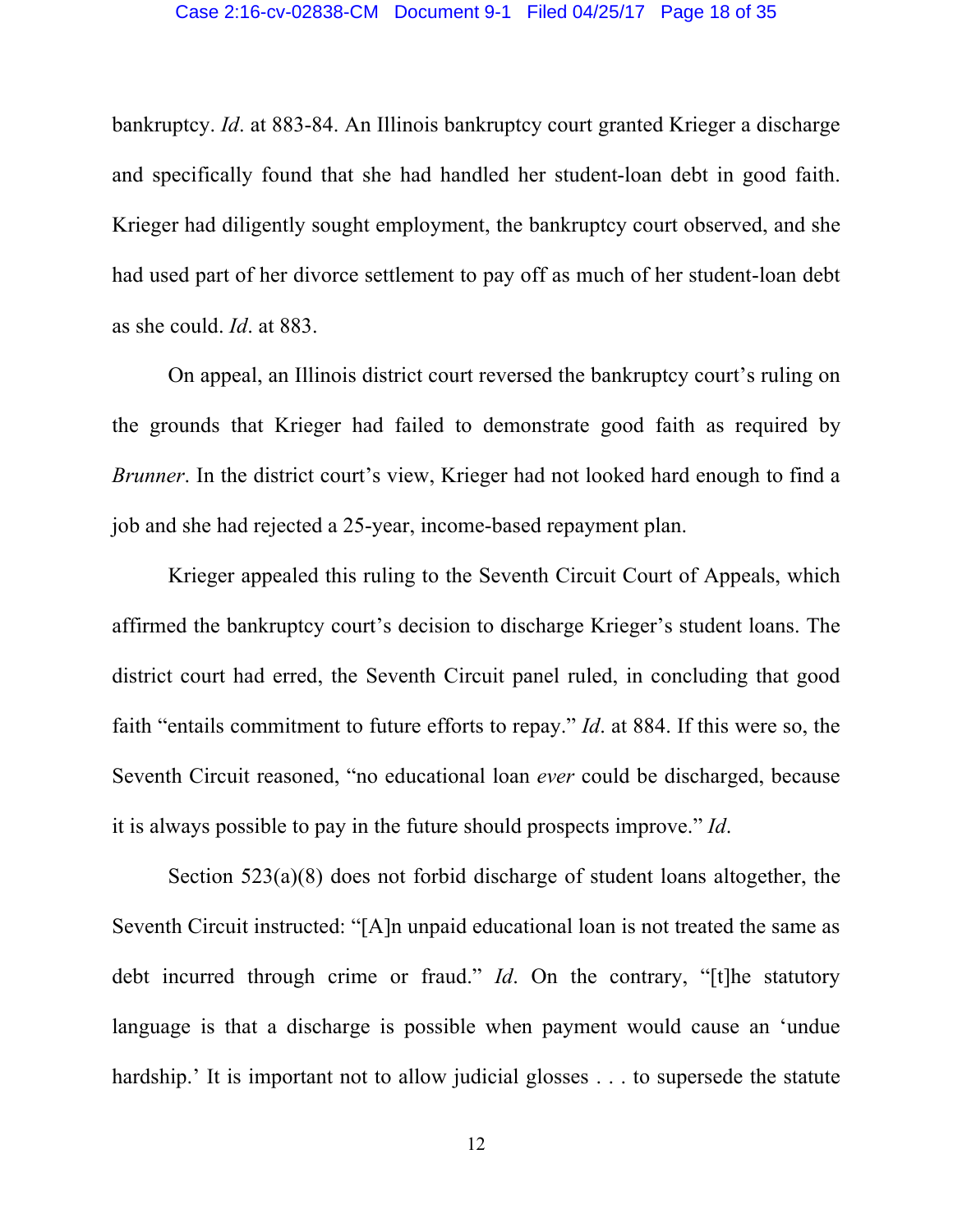itself." *Id*. In short, the Seventh Circuit ruled, "[t]o the extent that the district judge thought that debtors always must agree to a payment plan and forgo a discharge," that is an incorrect proposition of law. *Id*.

Similarly, in a 2007 opinion, the Sixth Circuit Court of Appeals rejected ECMC's implicit argument (implicitly made again in this appeal), that a debtor fails *Brunner's* good faith test if he or she does not enroll in an income-driven repayment plan. *Barrett v. Educ. Credit Mgmt. Corp*., 487 F.3 353 (6th Cir. 2007). This position, the court observed, "would create a per se rule requiring enrollment in [an income contingent repayment plan] to satisfy the third *Brunner* prong and thus would, in effect, eliminate the discharge of student loans for undue hardship from the Bankruptcy Code." *Id*. at 364. Moreover, requiring debtors to enroll in a long-term repayment plan "runs counter to the Bankruptcy Code's aim in providing debtors a 'fresh start.'" In essence, the Sixth Circuit concluded, a debtor forced into a long-term repayment plan is simply "trading one nondischargeable debt for another." *Id*.

More recently, in *Fern v. FedLoan Servicing*, 563 B.R. 1 (B.A.P. 8th Cir. 2017), the Eighth Circuit Bankruptcy Appellate Panel upheld a bankruptcy court's decision to discharge the student-loan debt of Sara Fern, a 35-year-old mother of three who owed approximately \$27,000 in student loans she acquired to pursue postsecondary programs that did not improve her income. Fern's take home pay,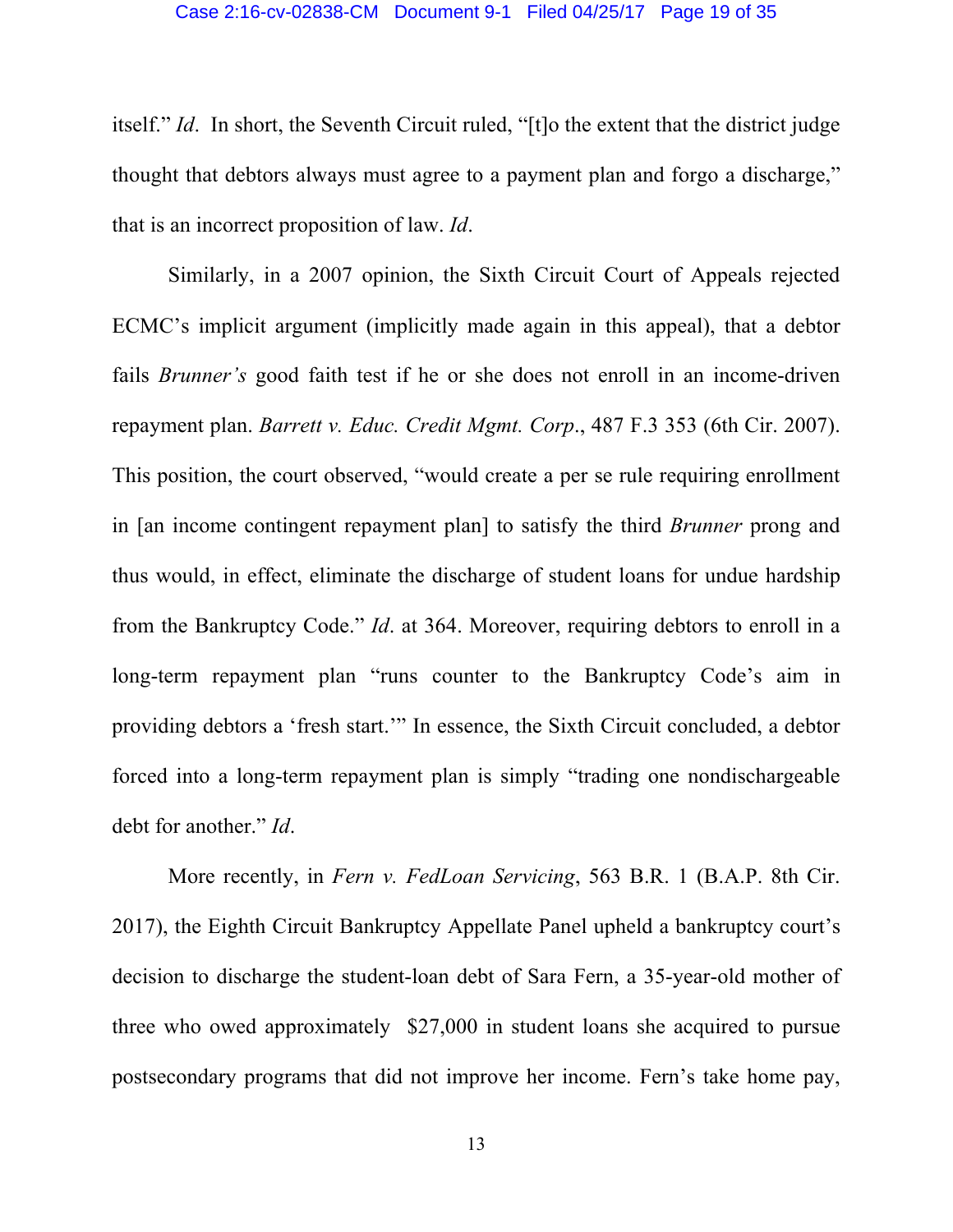### Case 2:16-cv-02838-CM Document 9-1 Filed 04/25/17 Page 20 of 35

the court found, was only about \$1,500 a month, which Fern supplemented with food stamps and public assistance. *Id*. at 5.

The Department of Education maintained that Fern should be put into an income-based repayment plan, arguing that Eighth Circuit precedent (*Educ. Credit Mgm't. Corp. v. Jesperson*, 571 F.3d 575 (8th Cir. 2009)) required that outcome even though the Department conceded that Fern's income was so low that her monthly payments would be zero. But the Eighth Circuit BAP rejected DOE's argument. "We do not interpret *Jesperson* to stand for the proposition that a monthly payment in the amount of zero automatically constitutes an ability to pay." *Id*. at 5.

It might be argued that the Murrays are in totally different circumstances from Myhre Roth, Krieger and Fern; and indeed the Murrays' combined income puts them solidly in the middle class. But the underlying rationale of all these decisions—four by appellate courts (*Roth*, *Krieger*, *Barrett* and *Fern*)—applies to student-loan debtors regardless of income bracket. There is simply no point in putting debtors in 20- or 25-year repayment plans when it is virtually certain they will never pay off their student loans. Indeed, placing the Murrays in such a plan, as suggested by ECMC, will cause their student loan debt to grow by tens of thousands of dollars over the life of the repayment plan. For many people, like the Murrays, income driven repayment plans are cement life preservers pitched by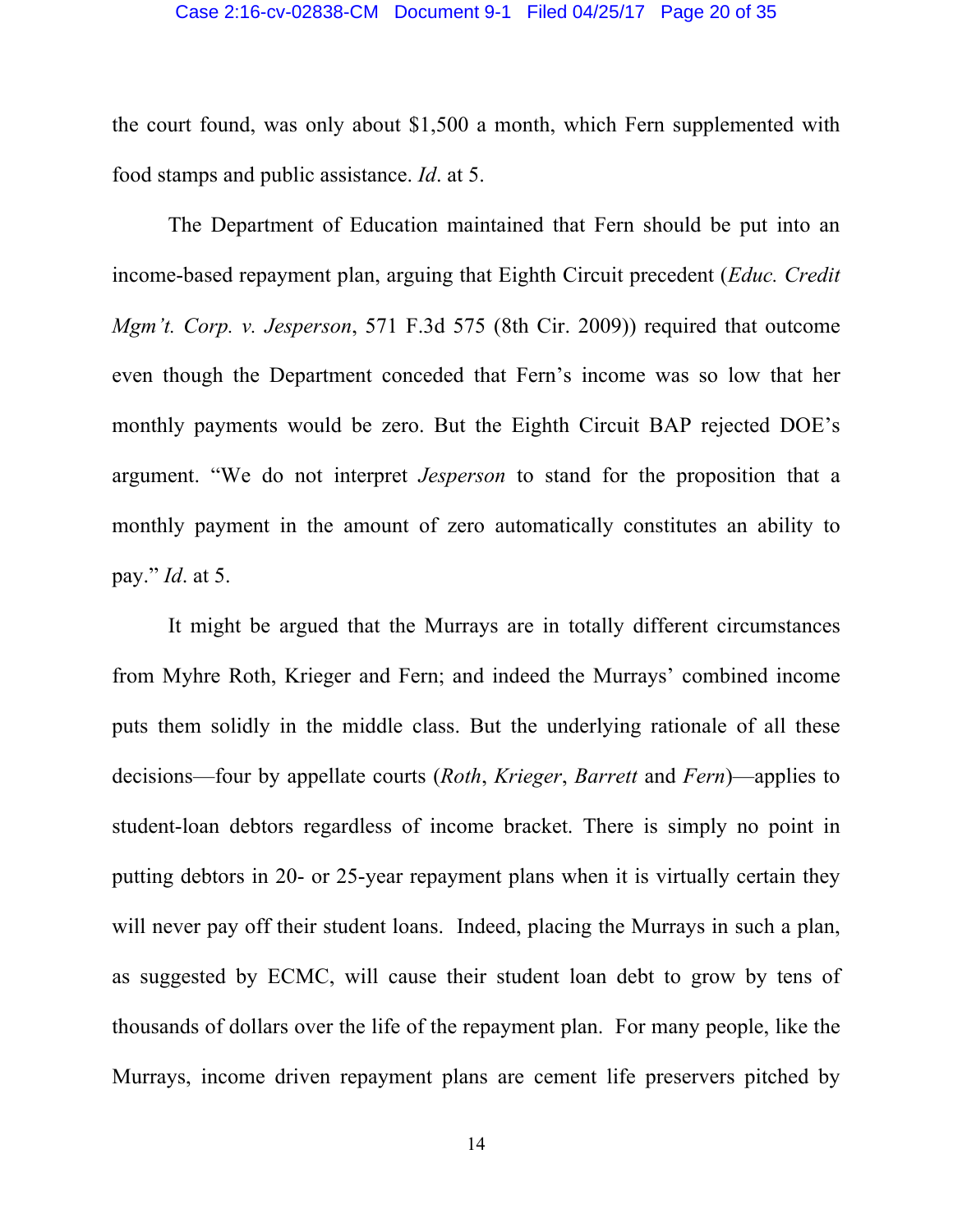student loan creditors that, in the end, will only cause borrowers to sink further into debt.

## **B. Tax consequences of IDRs defeat the Bankruptcy Code's fresh start policy**

In its appellant's brief (p. 23-24), ECMC downplayed the tax consequences of IDRs for borrowers whose student loans are forgiven after a 20- or 25-year repayment period. Tax consequences are speculative, ECMC argued, and should not have been considered by the bankruptcy court. Appellant brief at 25. But of course, tax consequences for debtors in IDRs are not speculative, as several courts have acknowledged. *See, e.g*., *Roth*, 490 B.R. at 920; *Barrett v. U.S. Dep't of Educ*., 545 B.R. 625, 633 (Bankr. N.D Calif. 2016). Certainly, tax consequences of an IDR are not speculative for the Murrays.

The Murrays currently owe \$311,000 on their student loans, a sum that is accruing interest at an annual rate of 9 percent. By the bankruptcy court's calculation, the Murrays' student-loan debt is growing by \$65 a day, or about \$2,000 a month. *Id*.

ECMC presented evidence to the bankruptcy court that the Murrays were eligible for two IDRs. The REPAYE plan, which is the most generous IDR option, would require the Murrays to pay \$605.20 each month, which is approximately \$1300 less than monthly accruing interest. Because interest accrues at the rate of \$65 a day, the Murrays would owe considerably more than \$311,000 at end of a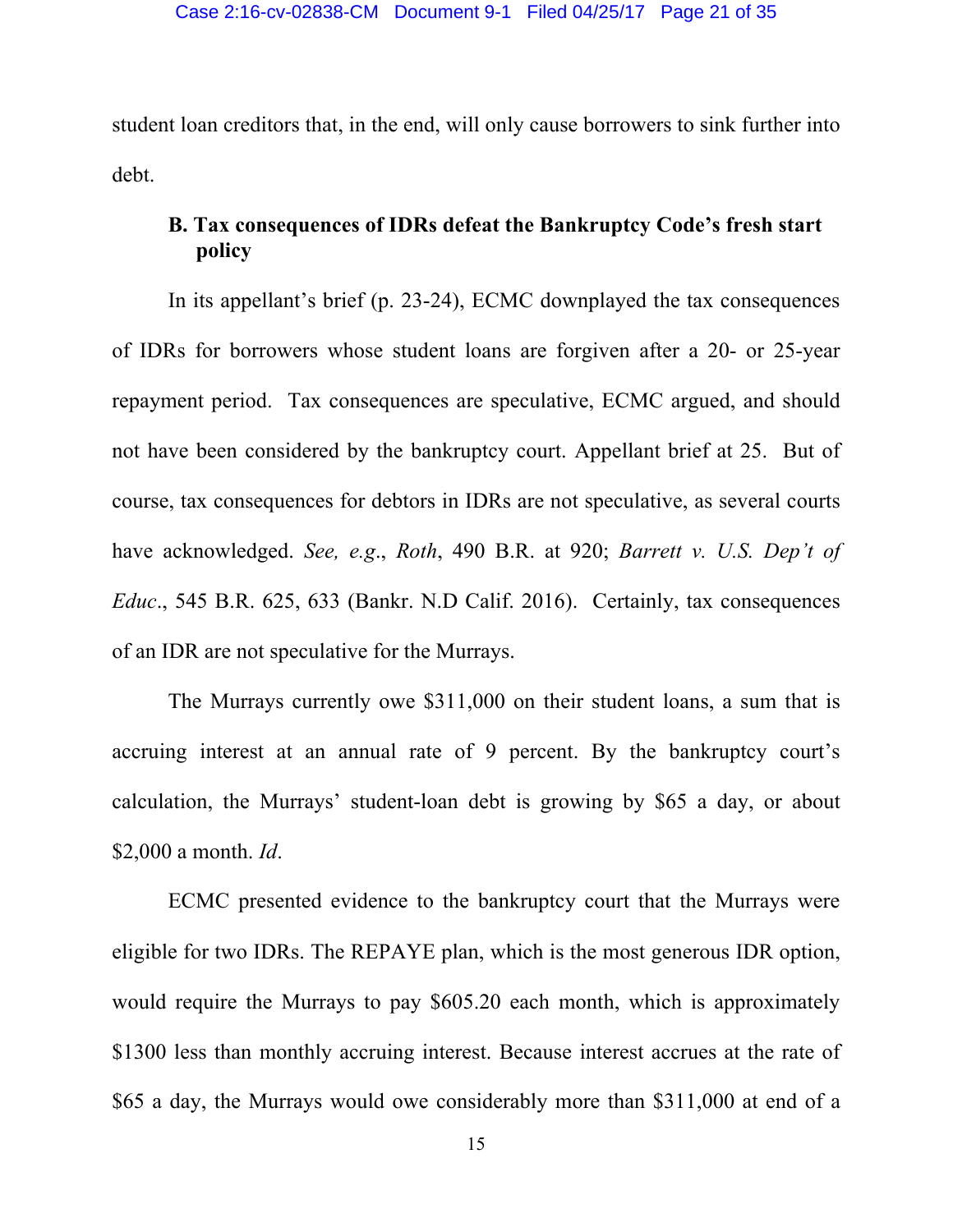#### Case 2:16-cv-02838-CM Document 9-1 Filed 04/25/17 Page 22 of 35

20-year income-driven repayment plan, even if DOE subsidizes half of the accruing interest under a REPAYE plan (as explained in Appellant Brief at 18). By then, Mr. Murray would be 69 years old and Ms. Murray would be 68. And of course, if they elected a 25-year IDR, they would be in their early seventies before their loan obligations would cease.

In *Abney v. U.S. Dep't of Educ.*, 540 B.R. 681 (W.D. Mo. 2015), a bankruptcy court took note of the tax consequences for a debtor who successfully completes a 25-year income-based repayment plan. "Thus, if the Debtor were able over the next 25 years to timely pay his IBRP payments, as well as pay his child support and other expenses, and to somehow accumulate reserves to fall back on for retirement or otherwise, he would then be rewarded with a tax bill based on the amount of principal, interest and other charges owed to the Department at the time of forgiveness, when the Debtor is likely to be at least 65 years old," the court observed. *Id*. at 689-90.

Likewise, in *Marshall v. Student Loan Corp.* (*In re Marshall*), 430 B.R. 809 (Bankr. S.D. Ohio 2010), a court predicted the outcome of a long-term, incomebased repayment plan for a man in his 50s. "At the end of the 25-year repayment period, if the debt is cancelled, there are tax consequences for the Debtor. The Debtor would be 81 years old at the end of the 25-year repayment period, and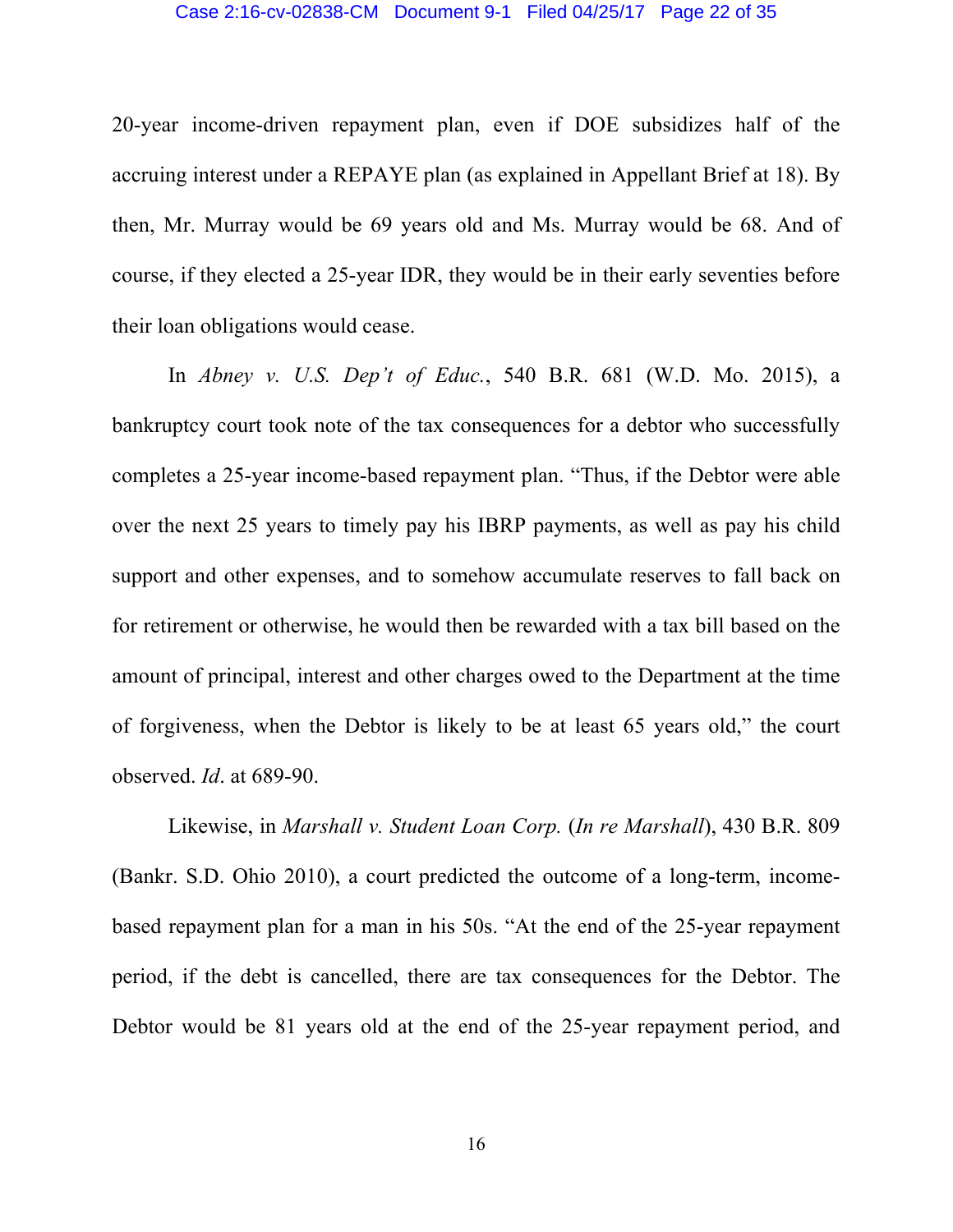#### Case 2:16-cv-02838-CM Document 9-1 Filed 04/25/17 Page 23 of 35

likely still on a fixed income. The tax consequences for someone in that position could be devastating." *Id*. at 815.

As ECMC correctly noted in its brief, forgiven loans are not considered taxable income to the extent the debtor is insolvent at the time the debt is cancelled.<sup>7</sup> "Thus, those who elect repayment under an alternate repayment plan will only experience a taxable event if his assets are greater than his liabilities before the loan is forgiven at the end of the 25-year period." (Appellant brief at 24, emphasis in original.) Essentially, ECMC is asking this court not to consider the tax consequences of an IDR for the Murrays because they will be so broke 25 years from now that they will suffer no tax consequences when more than half a million dollars in student loan debt is forgiven. "[I]t is almost absolute," ECMC argues in its brief, "that the Murrays will not have assets exceeding liabilities (including unpaid Loans) at the end of the 25-year repayment period and therefore no tax consequences." Appellant brief at 26. That is, ECMC is acknowledging that 20 or

 $726$  U.S.C. §§ 108(a)(1)(B), 108(d)(3). Insolvency is defined as an excess of liabilities ovr ther fair market value of assets immediately prior to cancellation of the debt. In this analysis, property that may be exempt in a bankruptcy case, such as a home, car or certain retirement assets, will be included as assets for purposes of determining the extent of the borrower's insolvency.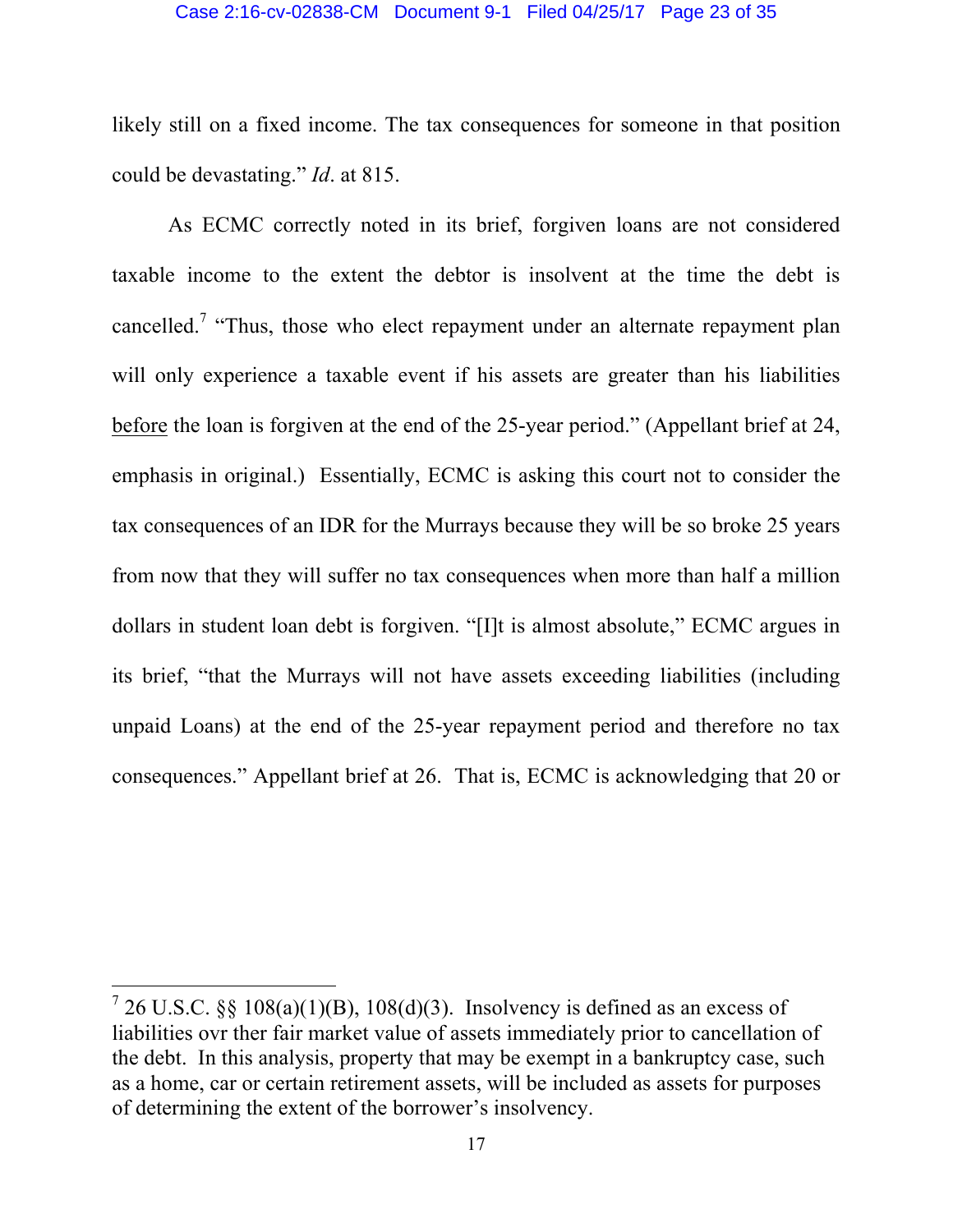#### Case 2:16-cv-02838-CM Document 9-1 Filed 04/25/17 Page 24 of 35

25 years from now, when the Murrays will be in their late sixties or early seventies, they will be insolvent. $8$ 

In any event, courts have considered the tax consequences of income-based repayment plans even when it is probable that the debtor will be insolvent at the time the time the unpaid debt is forgiven and will likely suffer no tax consequences. For example, the Ninth Circuit's Bankruptcy Appellate Court recognized potential tax implications for a woman in her sixties if she participated in a long-term income-based repayment program, even though she was living on Social Security income of only \$774 a month and was destitute. *Roth*, 490 B.R. at 913. "Potentially disastrous tax consequences could await her at the termination of the twenty-five year payment period or could await her estate and thus her heirs upon her death," the court stated. *Id*. at 920.

In sum, IDRs are never appropriate for student-loan debtors seeking bankruptcy relief. As one court explained, "An income contingent repayment plan is not the functional equivalent of a Chapter 7 discharge, particularly given the possibility that a debtor may face a substantial tax liability when the student debt is forgiven. *Barrett*, 545 B.R. at 633.

## **C. IDRs place participants under severe psychological stress**

<sup>&</sup>lt;sup>8</sup> To make matters worse, ECMC objected to the modest contributions the Murrays made to a retirement plan, maintaining that saving for retirement is an "unnecessary" expense. Appellant brief at 42.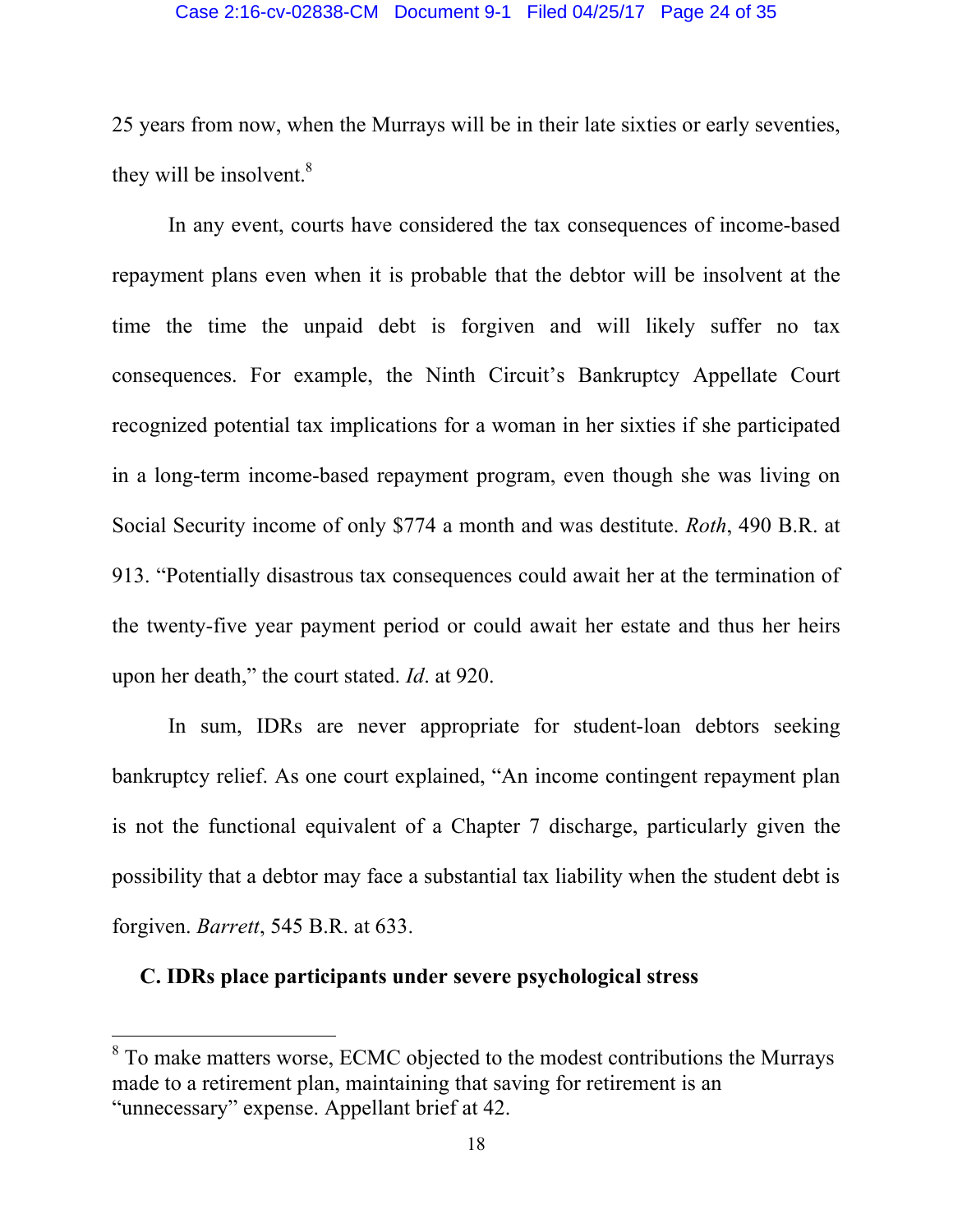In addition, long-term repayment plans have significant psychological costs for debtors who pledge to devote a percentage of their income to student-loan payments for terms stretching as long as a quarter century. As one commentator noted:

Studies have consistently found that socioeconomic status and debtto-income ratio are strongly associated with poor mental health. Debt from student loans is often viewed as necessary by most Americans, but can be a chronic strain on an individual's financial and emotional well-being. The mere thought of having thousands upon thousands of dollars' worth of debt can severely impact those with already fragile mental health, especially if they will carry that debt for the rest of their lives. There is also the relentless nature of debt collection, the incessant calls from creditors, and the hassle of continuing to put student loans in forbearance. Financial difficulties "can also contribute to a sense of continuing entrapment and hopelessness that can in turn serve to extend an episode."

Katheryn E. Hancock, *A Certainty of Hopelessness, Depression, and The* 

*Discharge of Student Loans Under the Bankruptcy Code*, 33 L. &

PSYCHOL. REV. 151, 160-161 (2009) (internal citations omitted).

In recent years, several courts have rejected IDRs for bankrupt student-loan debtors based at least partly on the psychological costs such debt imposes. An Ohio bankruptcy court took psychological considerations into account when it refused to place a 35-year-old single mother of two children into a long-term income-based repayment plan, instead discharging her student-loan debt in its entirety. "Given [the debtor's] desperate circumstances, and her status as the proverbial honest but unfortunate debtor," the court wrote, "she is entitled to sleep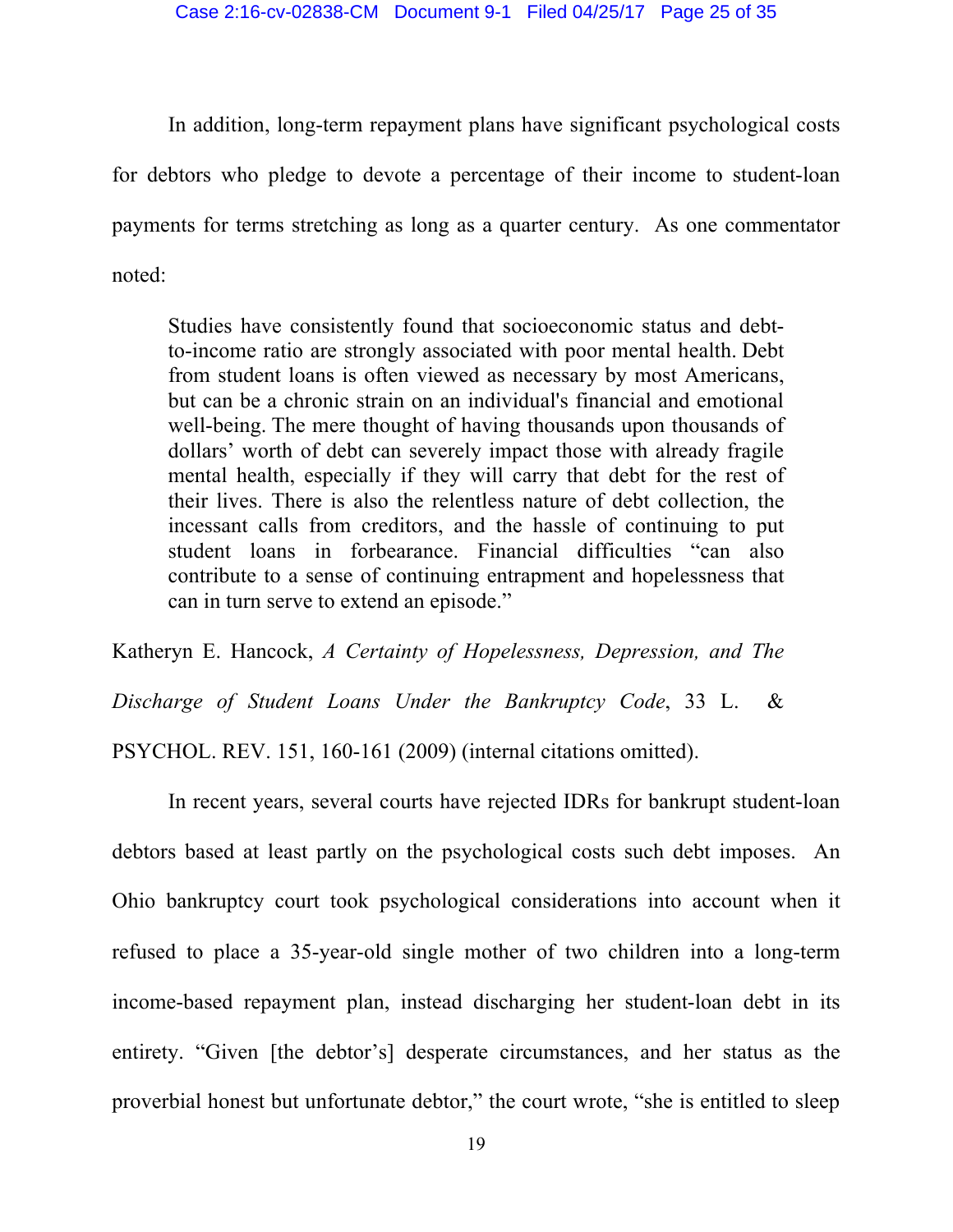#### Case 2:16-cv-02838-CM Document 9-1 Filed 04/25/17 Page 26 of 35

at night without these unpayable debts continuing to hang over her head for the next 25 years." *In re Lamento*, 520 B.R. 667, 679 (Bankr. N.D. Ohio 2014).

Likewise, in a 2015 decision, a Missouri bankruptcy court rejected the U.S. Department of Education's argument that Michael Abney, a single father in his 40s living on less than \$1200 a month, should be placed in an IBRP. *Abney v. U.S. Dept. of Educ. (In re Abney)*, 540 B.R. 681 (W.D. Mo. 2015). The court pointed out that Abney's payments under such a plan would be so low that interest would continue to accrue, meaning that the total debt would grow. Moreover, "[t]he overhang of such debt could well impact not only [Abney's] access to credit over the 25–year IBRP period, but could also affect future employment opportunities and access to housing." *Id.* at 689. In addition, the court observed, "decades of mounting indebtedness, even with a zero or minimal payment amount, can impose a substantial emotional burden as well." *Id*. The court noted sympathetically that Abney had "already suffered emotionally from his ongoing debt struggles and was in fact hospitalized in part because of it." *Id*.

In *Halverson v. Educ. Credit Mgmt. Corp*., 401 B.R. 378 (Bankr. D. Minn. 2009), a Minnesota bankruptcy court rejected ECMC's argument that Steven Lee Halverson, a 65-year old debtor, be placed in a long-term income-based repayment plan based partly on Halverson's age and health condition. The court pointed out that Halverson's debt was accruing interest at the rate of nearly \$2,000 a month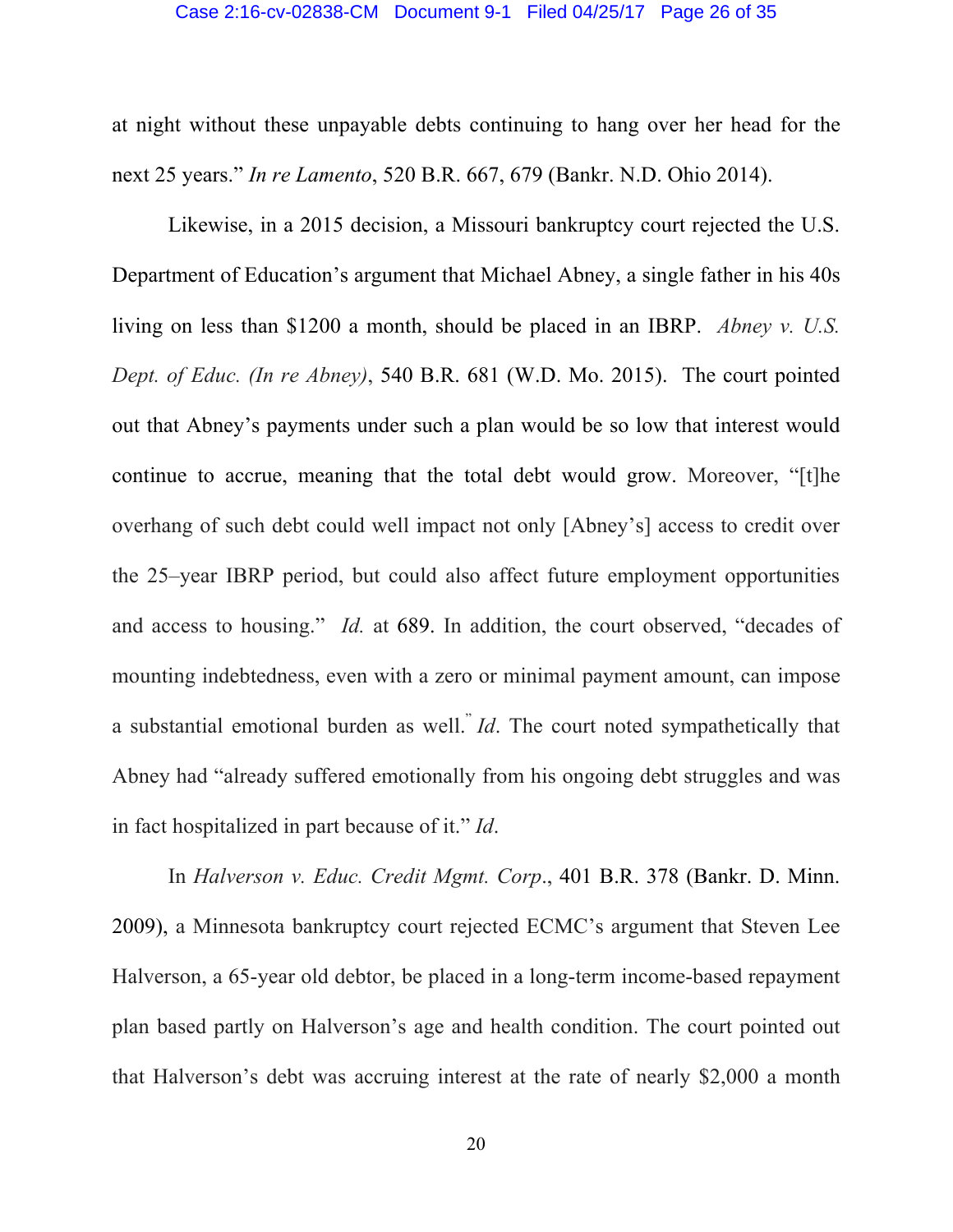#### Case 2:16-cv-02838-CM Document 9-1 Filed 04/25/17 Page 27 of 35

and Halverson would likely never make more than his then current wage of \$13.50 an hour. "If Halverson elected to participate in the ICRP, he would pay for twentyfive years, and then any remaining balance would be forgiven and assessed for taxes as income. He would be ninety years old." *Id* at 382. The court also noted that long-term indebtedness under an income-based repayment plan could adversely affect Halverson's marriage. "Already, [Halverson's wife] has suffered physical manifestations of the stress and it is not clear that their marriage will survive the hardship," the court wrote. "Their ability as a married couple to finance their retirement years and to spend those years in peace will be greatly diminished by the emotional toll of these loans." *Id*. at 388.

Finally, in a 2016 decision, an Iowa bankruptcy court considered the emotional burden of long-term indebtedness when it discharged student-loan debt owed by Sara Fern, a 35-year-old single mother of three children. *Fern v. FedLoan Servicing*, 553 B.R. 362 (Bankr. N.D. Iowa 2016), *aff'd*, 563 B.R. 1 (B.A.P. 8th Cir. 2017). Fern's student loans (totaling approximately \$27,000) had always been in deferment or forbearance due to her low income. At the time of her adversary proceeding, Fern's take-home pay was about \$1,500 a month; and she was receiving food stamps an and rent assistance to make ends meet. *Id*. at 365. The Department of Education argued that Fern should be placed in an income-driven repayment plan, pointing out that her monthly payments would be zero based on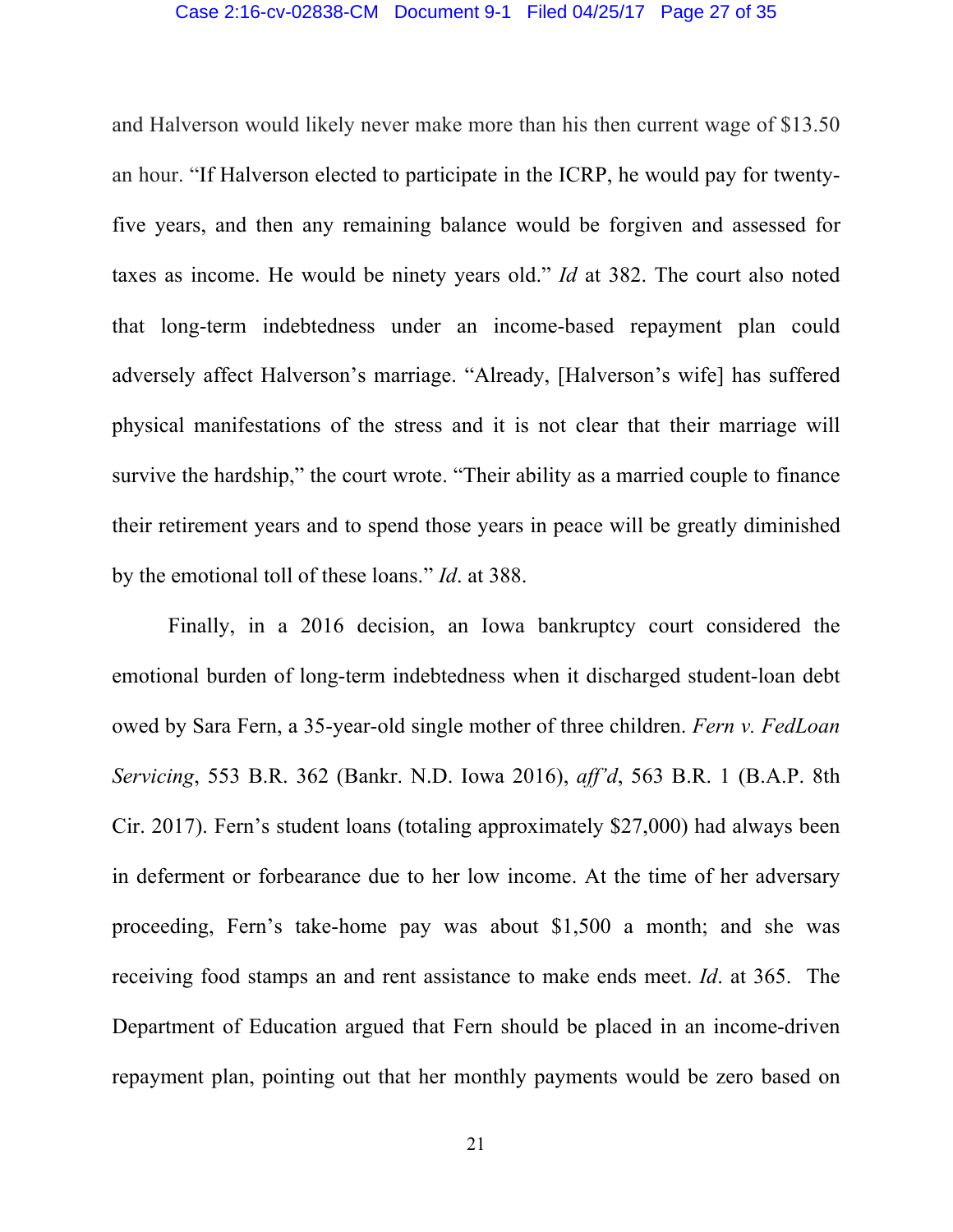#### Case 2:16-cv-02838-CM Document 9-1 Filed 04/25/17 Page 28 of 35

her current income. But the bankruptcy court rejected that argument and discharged Fern's student loans. In ruling in Fern's favor, the court noted that Fern's debt, which was growing due to accrued interest, would have a continuing negative effect on her credit. And the court also took notice of the emotional toll of long-term indebtedness:

This mounting indebtedness has also indisputably been an emotional burden on Debtor. Debtor testified that knowing that the debt is hanging over her, constantly growing, and that she will never be able to repay this debt, is distressing to her. Debtor testified that she feels like she will never be able to get ahead because she will always have this debt.

*Id*. at 370.

The court found Fern's testimony to be persuasive, and took the emotional burden of long-term indebtedness into account in deciding that repaying her student loans would be an undue hardship. The Court would not ignore a hardship "simply because it is not reflected on a balance sheet." *Id*.

It might argued that the facts in *Abney*, *Fern*, *Lamento* and *Halverson* are distinguishable because in all four cases the debtors' income was lower than the Murrays'. But regardless of a student-loan debtor's income, the psychological stress of long-term indebtedness is severe, particularly when it is virtually certain that the debt will never be repaid.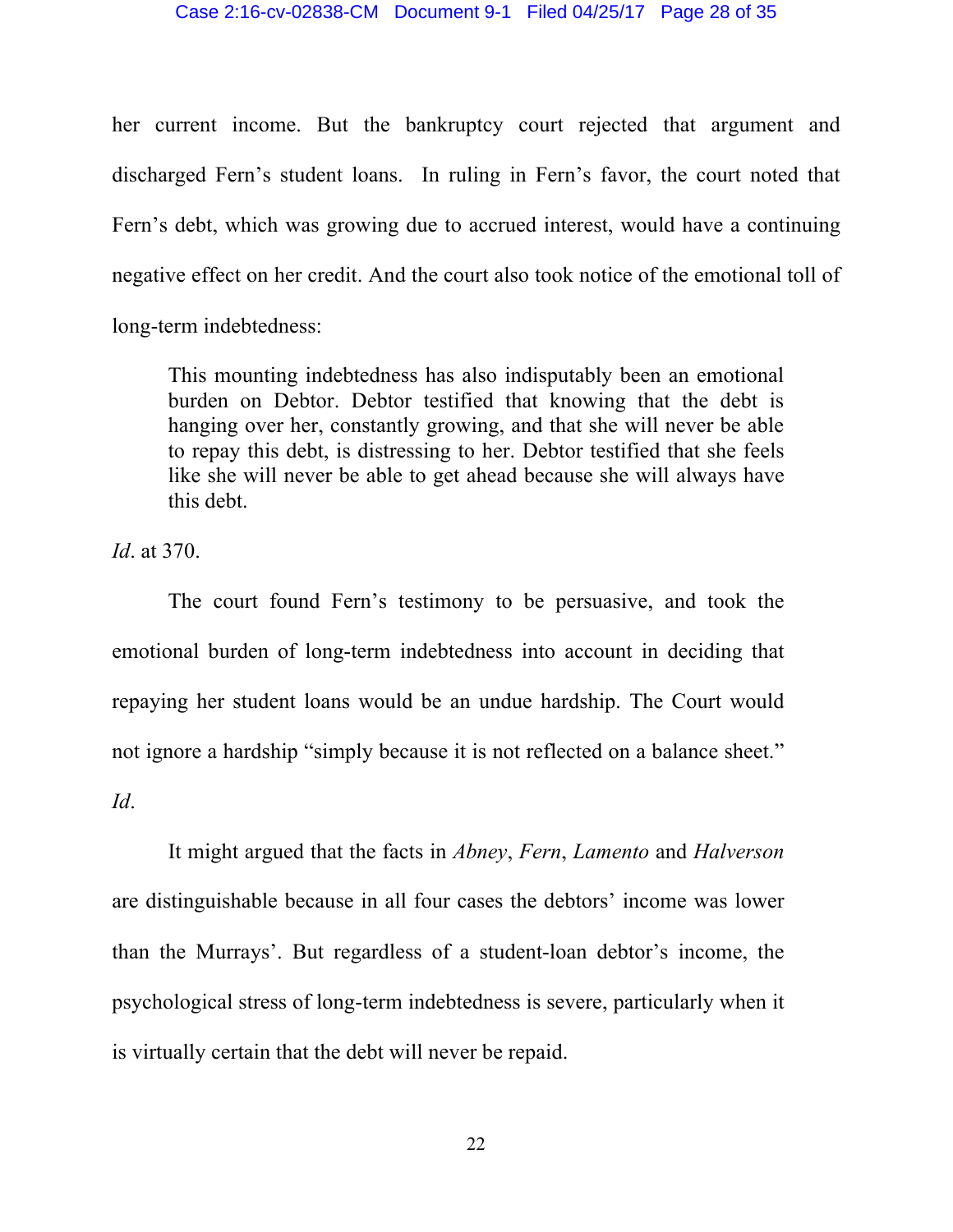Indeed, it is not unreasonable to conclude that stress about massive studentloan indebtedness has contributed to the nation's rising suicide rate among middleaged Americans. According to a recent report by Katherine Hempstead and Julie Phillips, the suicide rate for people in the 40-64 age group has gone up 40 percent since 2007. Hempstead and Phillips suggested that economic problems may have contributed to the rising suicide rate among Baby Boomers, and that "adverse effects of economic difficulties on psychological well-being may have been greater for those who did not anticipate them." Katherine A. Hempstead & Julie A. Phillips, *Rising Suicide Among Adults Aged 40 to 64 Years: The Role of Job and Financial Circumstances*, 48 AM. J PREV. MED 491 (2015).

## **D. The legislative history of the undue hardship provision also does not support the consideration of IDRs when evaluating the debtor's undue hardship.**

An undue hardship standard that appropriately implements section 523(a)(8) must focus on the debtor's ability to make the originally scheduled loan payments. In considering whether now and in the foreseeable near future the debtor can maintain a reasonable standard of living and at the same time afford to make payments on the student loan, a critical issue any court must address is: what are the student loan "payments" that form the basis for this evaluation? The *Brunner* test requires that a court evaluate the hardship the debtor is likely to incur if the debtor actually makes payments due on the loan.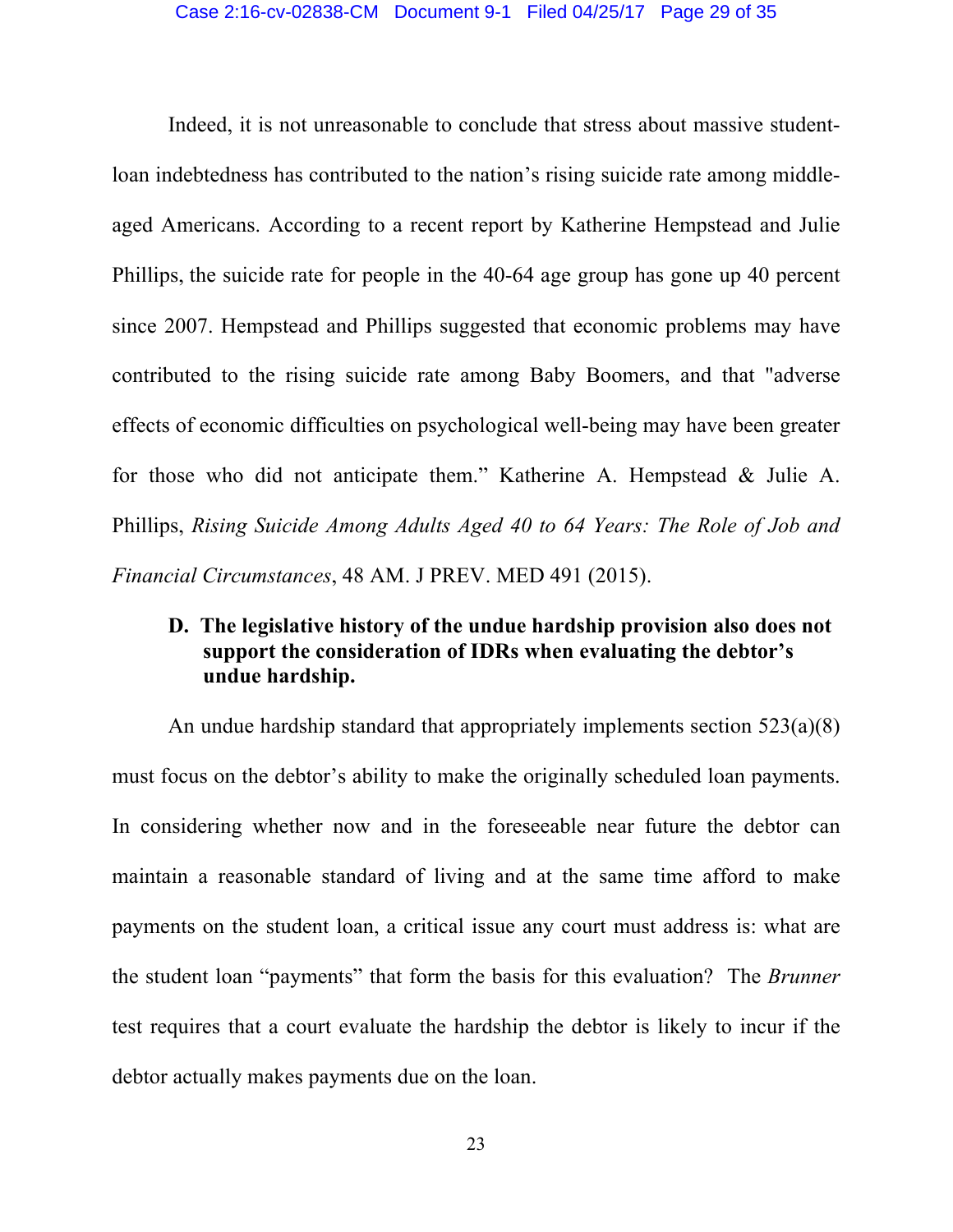#### Case 2:16-cv-02838-CM Document 9-1 Filed 04/25/17 Page 30 of 35

In determining the appropriate monthly payment amount for the undue hardship assessment, the appropriate place to begin is with Congress's enactment of the operative Code provision in 1978. There were no IDRs in 1978. Congress could not have intended that courts evaluate undue hardship using payment figures derived from programs that did not exist at the time. Given the clear, absolute five-year discharge option that existed in 1978, any type of long-term repayment program running for twenty-five years would have been irrelevant to the undue hardship determination as envisioned by Congress at the time. Congress has not revisited the undue hardship standard since 1978.

The initial version of the ICRP was developed in 1993. After Congress removed the time-based automatic bankruptcy discharge option in 1998, the undue hardship standard was left as the only discharge option. The legislative history indicates that in 1998 Congress was aware that the long-term payment plans and other options could serve as fallbacks for borrowers who did not qualify for an undue hardship discharge.<sup>9</sup> However, Congress did not repeal the bankruptcy hardship provision; indeed, it expressly stated that it did not intend that these new payment alternatives should displace or in any way change the undue hardship standard drafted into the Code in 1978. According to the relevant 1998 Conference Report addressing the elimination of the time-based automatic

 $9^9$  Higher Education Amendments of 1998, Conference Report 105-750 (Sept. 25, 1998); 1998 U.S. Code Cong. & Admin. News 404.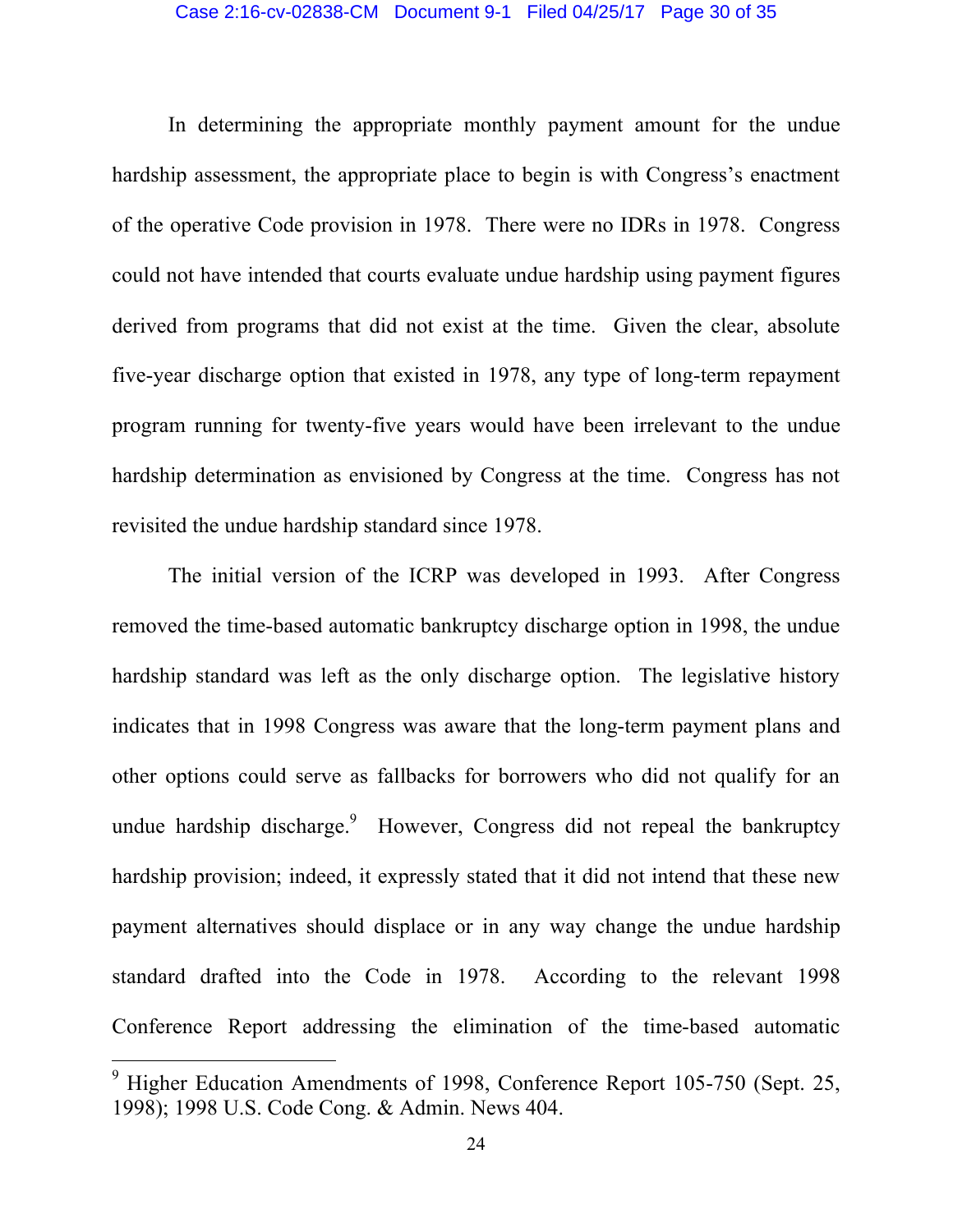#### Case 2:16-cv-02838-CM Document 9-1 Filed 04/25/17 Page 31 of 35

discharge," [t]he conferees note that this change does not affect the current provisions allowing any student borrower to discharge a student loan during bankruptcy if they can prove undue economic hardship."<sup>10</sup> Finally, among the substantial revisions to the Code made in 2005, Congress added section 523(a)(8)(B) to extend the nondischargeability exception to cover private student loans. Here again, Congress did not alter the 1978 language related to the discharge for undue hardship. By this time, the IDRs had been available for more than a decade.

When Congress created the undue hardship discharge option in 1978, there was no ambiguity about what it meant to make payments on a student loan. As is the case today, students typically executed notes with a fixed repayment period. As is true today, this period was usually ten years. In creating the undue hardship discharge option, Congress clearly referred to the hardship caused by making the payment needed to pay off the loan within the original ten-year amortization period. *See In re Bene,* 474 B.R. 56, 73 (Bankr. W.D. N.Y. 2012) (opining that today Second Circuit would not define relevant repayment period by reference to long term payment plans); *Polleys*, 356 F.3d at 1310 (under *Brunner*, "inquiry into future circumstances should be limited to the foreseeable future, at most over term of the loan"). Today, just as in 1978, courts must evaluate hardship based on the

 <sup>10</sup> *Id*.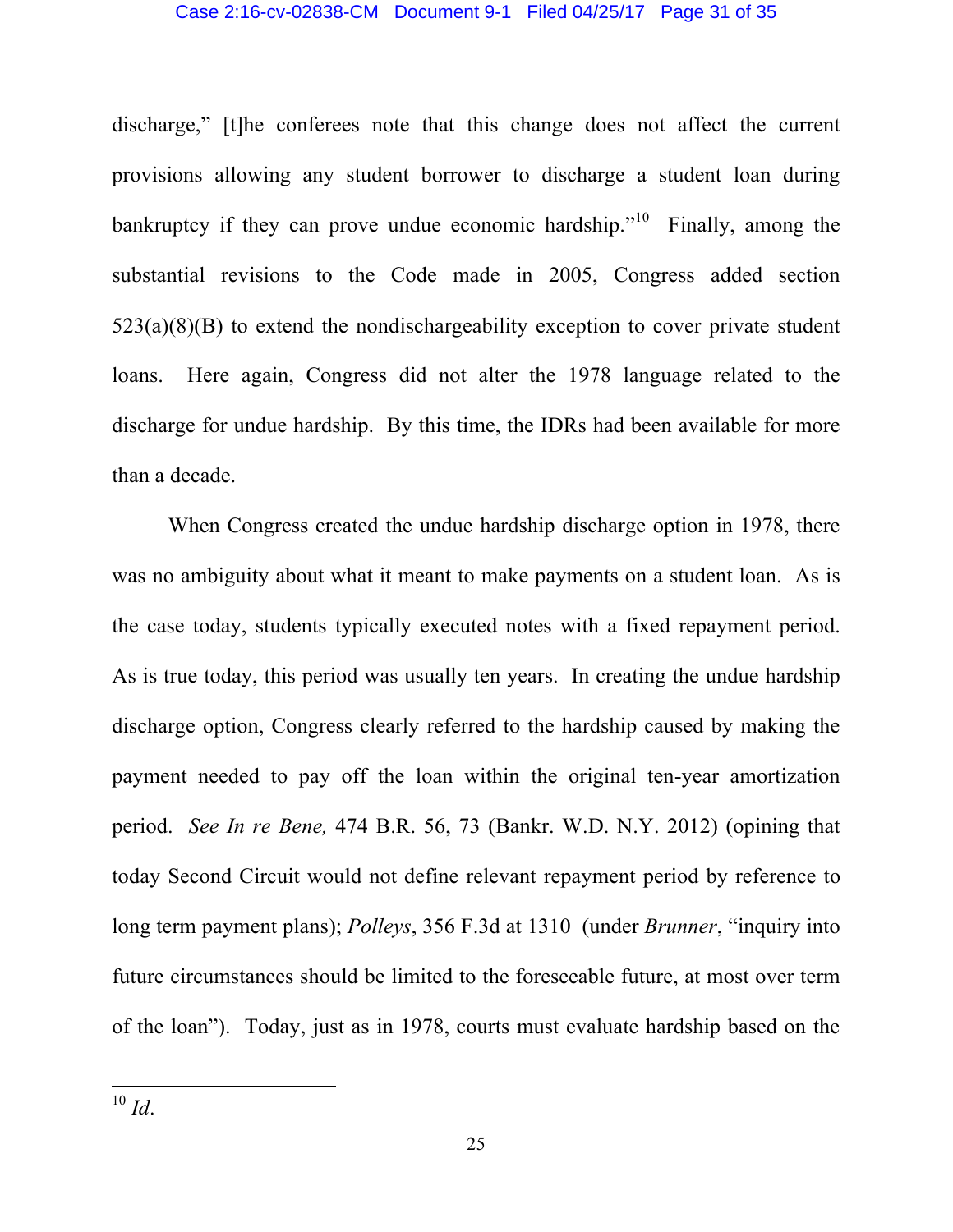impact that making payments due under the original note terms will have upon the debtor.

## **CONCLUSION**

Numerous scholars have argued that student debtors should have easier access to bankruptcy relief than the undue hardship standard as interpreted by *Brunner* now provides.<sup>11</sup> Indeed, the existing Brunner test strays far from the plain language of section 523(a)(8). But even under the undue hardship standard articulated by *Brunner*, it makes no sense to deny distressed debtors relief from oppressive student loans because they failed to enroll in a long-term income-driven repayment plan. Student debtors in such plans rarely repay their loans, and they suffer disastrous tax consequences for forgiven debt unless they are insolvent at the time the debt is canceled. In addition, income-driven repayment plans impose serious psychological and emotional stress that comes from being burdened by debt that will never be repaid.

<sup>&</sup>lt;sup>11</sup> See, e.g., SANDY BAUM, STUDENT DEBT: RHETORIC & REALITIES OF HIGHER EDUC. FINANCING 98 (2016) ("eliminate the difference between student loans and other forms of credit in the bankruptcy law"); Robert Cloud & Richard Fossey, *Facing the Student-Debt Crisis: Restoring the Integrity of the Federal Student Loan Program*, 40 J.C. & U.L. 468, 497 ("'undue hard-ship' provision in the Bankruptcy Code should be repealed"); Terence L. Michael & Janie M. Phelps, *"Judges?! We Don't Need No Stinking Judges!!!": The Discharge of Student Loans in Bankruptcy Cases and the Income Contingent Repayment Plan*, 38 TEX. TECH.L. REV. 73, 105 (2005) (income contingent repayment plans "are the direct antithesis of the concept of a 'fresh start'").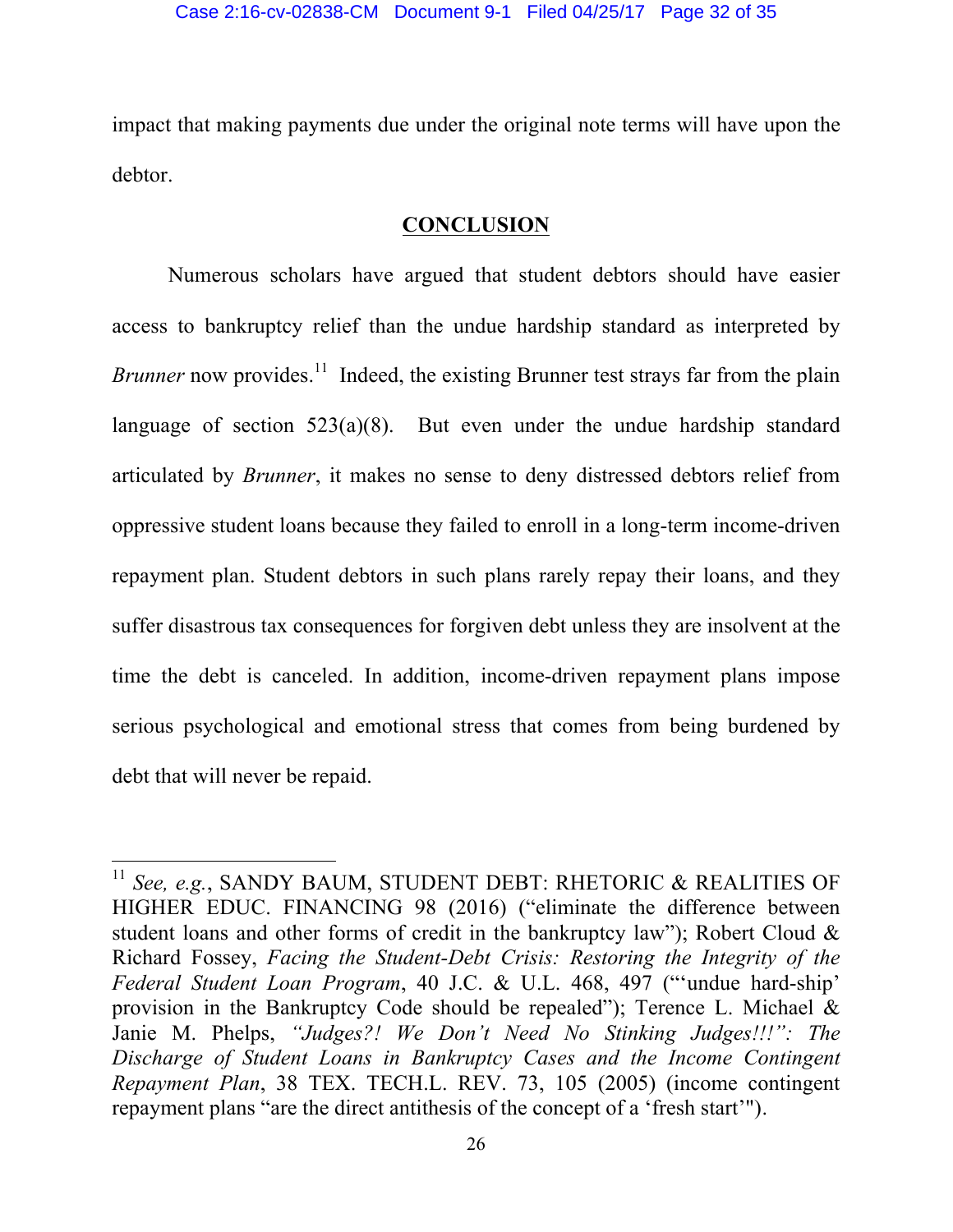Income-driven repayment plans that stretch for as long as a quarter of a century are never appropriate for student-loan debtors who come to the bankruptcy courts in good faith and seek the fresh start the Bankruptcy Code is intended to provide. Whether student loan debtors are in their sixties (*Roth*), fifties (*Krieger*), forties (*Murrays*, *Abney* ) or even their thirties (*Lamento*, *Fern*), income driven repayment plans impose "the certainty of hopelessness" on student-loan debtors, a result that the Tenth Circuit Court of Appeals ruled was not necessary to establish undue hardship. *Polleys*, 356 F.3d at 1310.

Respectfully submitted,

*/s/ Jill A. Michaux*

JILL A. MICHAUX #11128 NEIS & MICHAUX, P.A. 534 S. Kansas Ave, Ste 825 Topeka, KS 66603-3446 785-354-1471 785-3541170 facsimile jill.michaux@neismichaux.com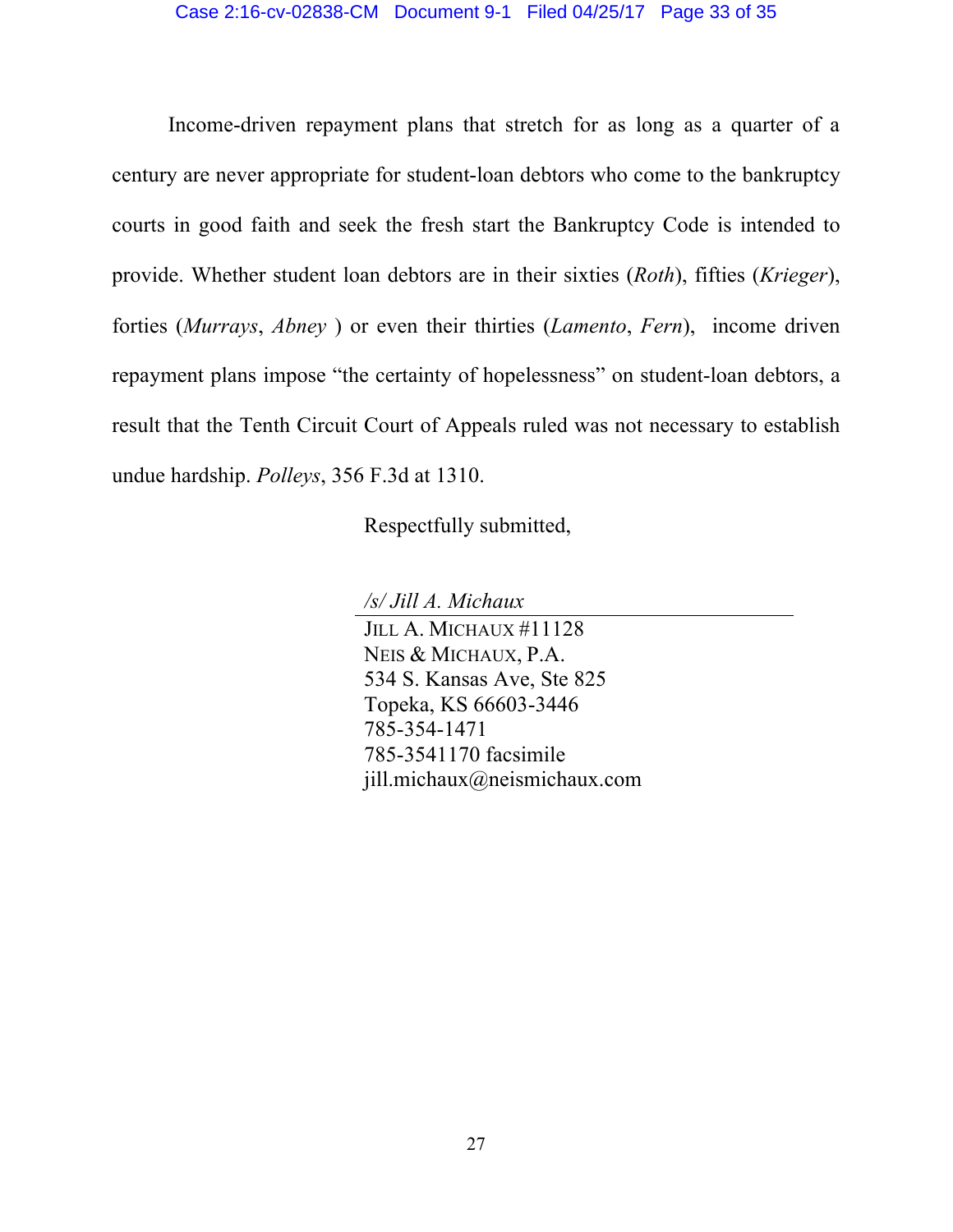## **CERTIFICATE OF COMPLIANCE**

1. This brief complies with the type-volume limitation of Fed. R. Bankr. P. 8017(d) because this brief contains 5,592 words, excluding parts exempted by Fed. R. Bankr. P. 8015(a)(7)(B)(iii).

2. This filing complies with L.R. 8015-1(b) and the type style requirements of Fed. R. Bank. P. 8015(a)(6) because this brief has been prepared in a proportionally spaced typeface using Microsoft Word in Times New Roman 14 point type.

*/s/ Jill A. Michaux*

Jill A. Michaux Attorney for Amici Curiae